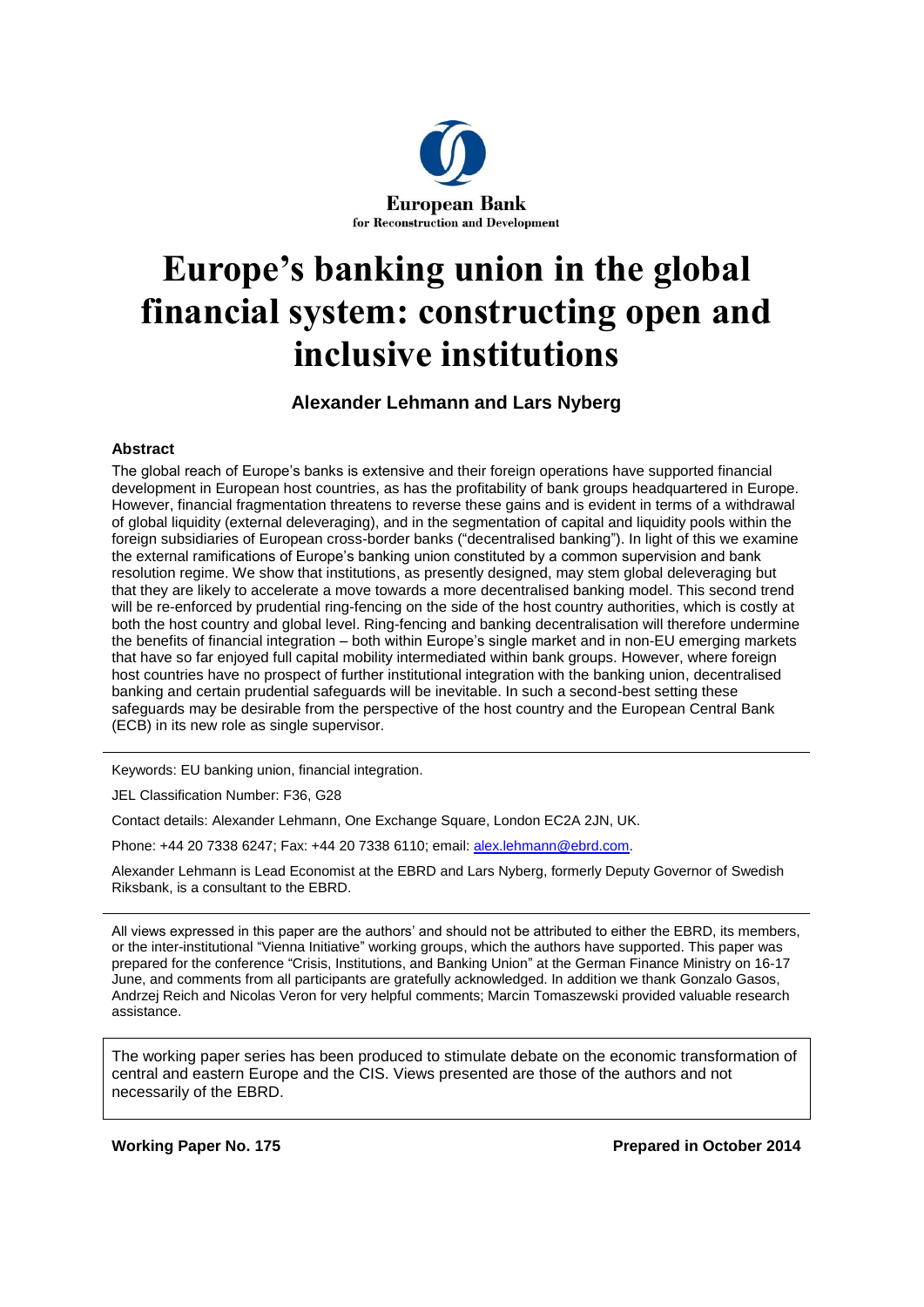# **1. Introduction**

Europe's banks account for almost half of global banking assets, and have developed extensive international ties through their branch and subsidiary networks. Bank groups are deeply engaged in a number of emerging market regions, particularly in Europe's periphery and Latin America, controlling institutions that are systemically important and account for a significant share of banking sector assets within host economies. When in 2011-12 parts of the eurozone suffered parallel sovereign and banking crises, a global bank deleveraging process ensued and exerted pressure on credit markets in foreign host countries, and in some instances led to wholesale withdrawal by individual EU banks.

The European banking union represents a fundamental reform of institutions governing EU banks and is designed to defuse risks from variable standards in supervision and from the destructive interaction between sovereign and banking balance sheets. It has been designed primarily for countries in the eurozone, although other EU members are invited to accede. With the first element – common supervision – coming into effect from November 2014, confidence in the eurozone banks may gradually be restored. In the view of its proponents, this will strengthen parent banks and their subsidiaries alike, supporting Europe's global banking business.

Yet international banking linkages have been an afterthought in the design of the new institutions, and regulators outside the eurozone view this redesign with some concern. Established coordination with the supervisor responsible for the parent bank (the individual EU home country) will now be superseded by common ECB supervision. The new EU arrangements for bank recovery and resolution remain complex and possibly under-funded, and the failure of a cross-border bank a no less cataclysmic scenario. It is far from clear that the new mechanisms will improve on the established coordination between large host countries with key EU home authorities, such as Austria, Italy or Spain. Should the problems in information sharing and crisis coordination persist, regulatory ring-fencing by host countries may well continue. There is a clear risk that the gains from subsidiary banking and financial integration with Europe's core will be gradually eroded.

Given this spectre of further financial fragmentation, the external ramifications of Europe's banking union should be examined much more closely, now that its first elements have come into effect. Our paper assesses the changes that the centralisation of supervision and bank resolution powers within Europe's banking union will entail for supervisors outside the eurozone. We focus on emerging market host economies, in which eurozone banks play a significant role, as this is where this changed relationship will be most apparent. We assess these changes first on the basis of changed incentives for the common supervisor and its interaction with foreign hosts, and then illustrate these changes by examining the reactions of key host economies.

While all EU countries outside the eurozone are invited to accede the banking union, as yet only Romania has declared its intention to do so. We will suggest a number of legal and procedural steps that could make such an accession more attractive. For other emerging market host countries, such as those in Latin America, we identify a number of ways to ensure that the centralisation of supervision and resolution powers will not erode the effective coordination mechanisms that have been established with individual EU home countries.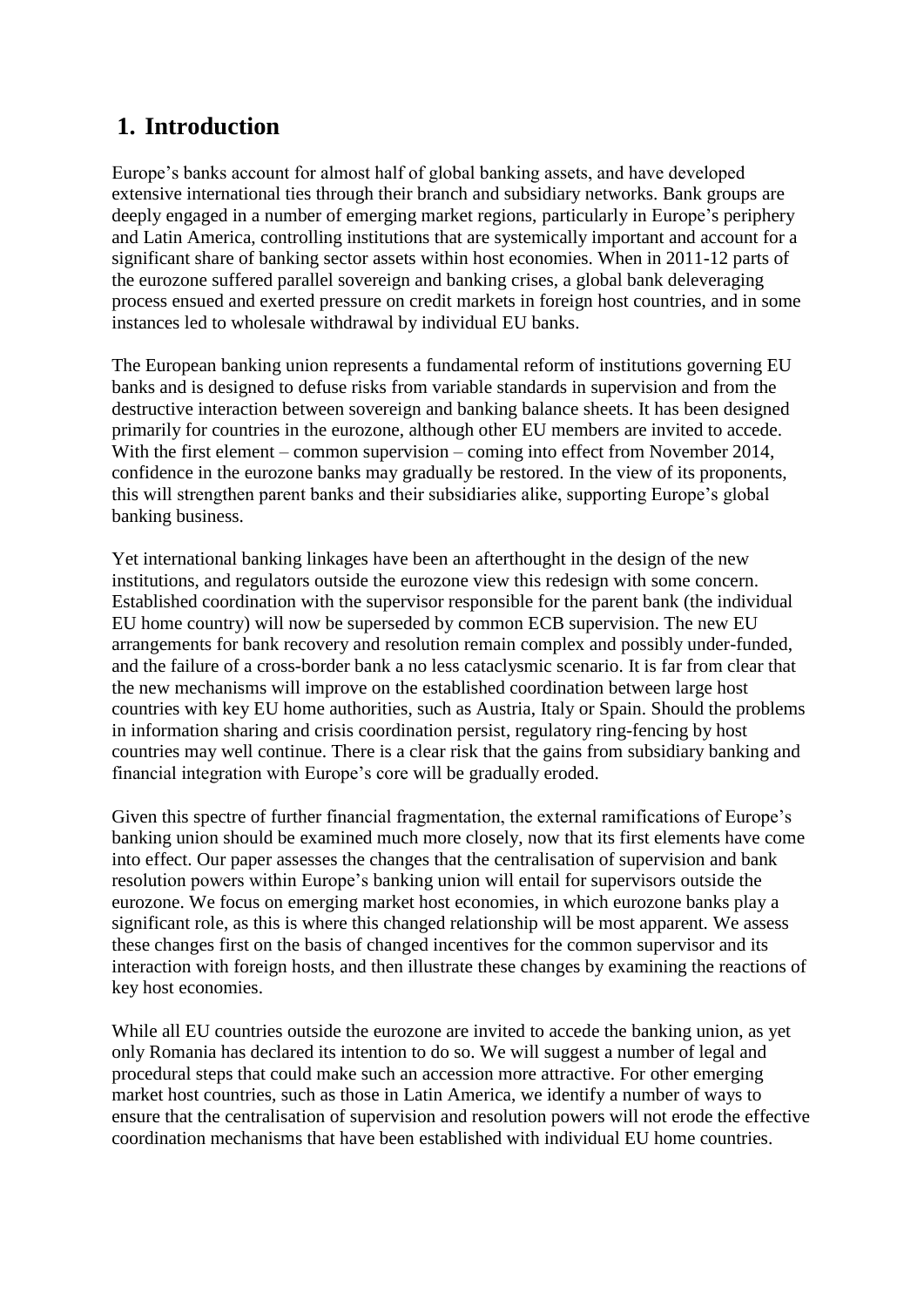Our short paper is organised as follows. In the next section we examine the extent of foreign engagement by eurozone banks, and compare the external deleveraging in two principal emerging markets regions: central and eastern Europe (CEE) and Latin America. The parallel sovereign and banking crises in the eurozone in 2011-12 presented the most dramatic shock to these banking relationships and we review the empirical research as to why banking networks in Latin America proved much more resilient than those in emerging Europe. In section 3 we then sketch the defensive regulatory measures that a number of emerging markets – both inside the EU and outside it – have taken in response to the risks of contagion from eurozone parent banks. "Ring-fencing" has the potential to protect the host country banking sector and taxpayer, though will generally be costly for parent banks' capital planning and may well come with negative externalities for third countries. In section 4 we examine the key changes that the common supervision and common resolution regime within Europe's banking union will entail for home-host cooperation, and assess how the incentives for information sharing and ring-fencing are likely to change. Section 5 reviews the options for specific groups of countries – non-euro countries inside the EU, non-EU countries in the European Union's immediate neighbourhood, and emerging markets elsewhere. We set out a number of incentives these countries may see for closer cooperation with the new institutions. Finally, in section 6 we conclude with a small number of proposals as to how the new institutions could be adapted to construct a more open banking union – in terms of creating incentives for membership by EU members outside it – and for closer cooperation by non-EU emerging markets, both in Europe's immediate periphery and in other regions.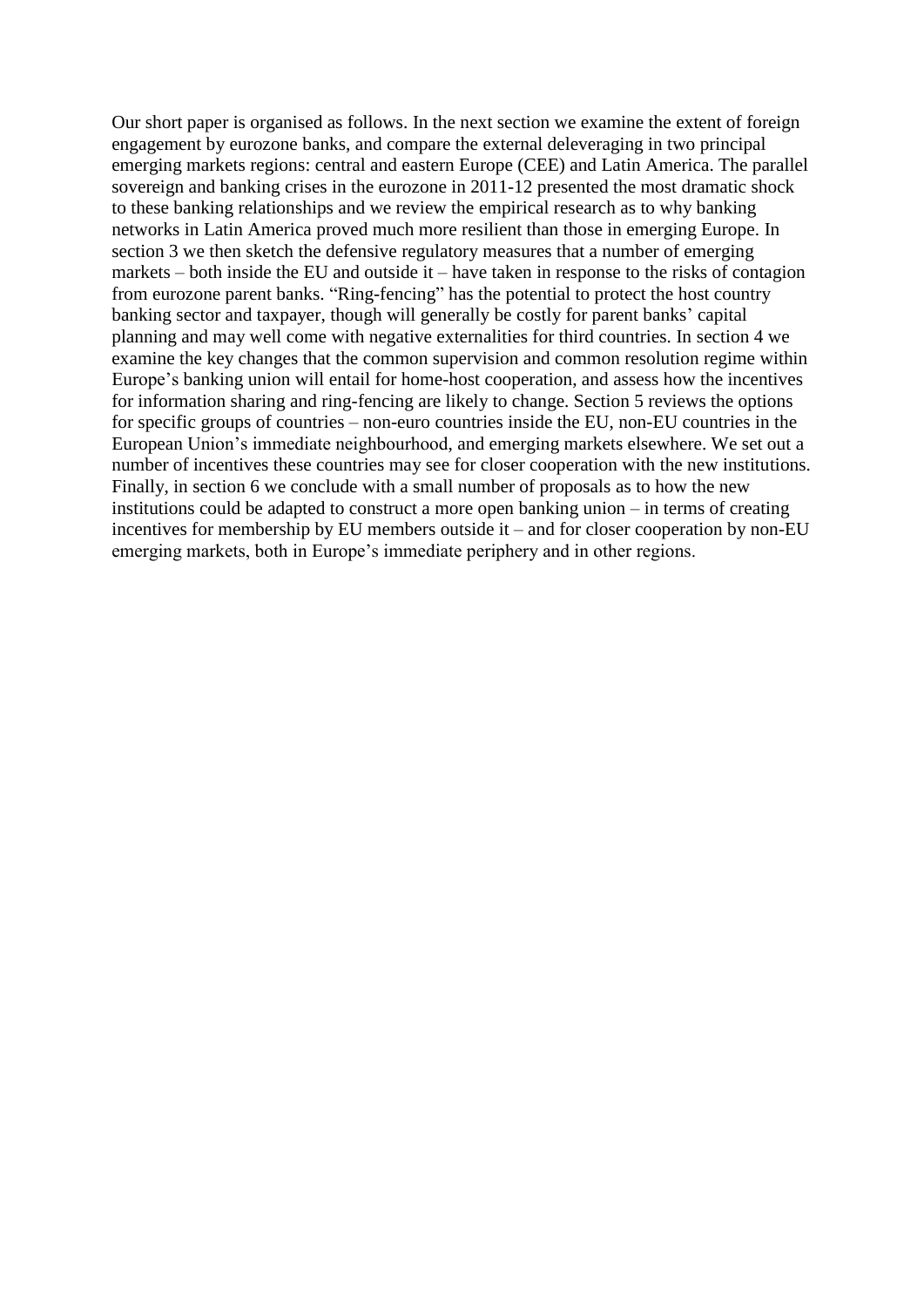# **2. Europe's fraying global banking networks**

At the end of 2013, eurozone banks held about  $64.7$  trillion in claims on external counterparts.<sup>1</sup> Relative to the total assets of euro area banks of  $\epsilon$ 30.6 trillion this is a substantial exposure. Europe also clearly dominates international banking. Once intraeurozone exposures are netted out, euro area banks' external claims account for almost 24 per cent of the global total, easily exceeding equivalent shares of the United States or Japan, which both stand at about 10 per cent. Arguably, the eurozone's global clout in international banking transcends that of other areas of international commerce, such as exports or foreign direct investment.

Looking more narrowly at emerging markets only, the ECB estimates that claims by euro area banks stand at  $\epsilon$ 1.6 trillion, which represents about 45 per cent of total external bank claims on this group of countries.<sup>2</sup> These figures underline that the external aspects of Europe's new banking union will be studied by foreign partner countries with keen interest, and especially so in emerging markets.

Given the history of bank privatisations and rapid financial liberalisation, what stands out regarding emerging markets is the very high foreign ownership of banking assets, well above that in most advanced markets (see map below). Bank ownership links have evolved around trade patterns and historical links. For instance, a small number of Austrian and Italian banks dominate banking sectors in emerging Europe, and those from Spain and Portugal dominate in Latin America. Moreover, ownership shares are not just high and concentrated among a small number of home countries, but within those host countries foreign bank subsidiaries typically also account for the most important, and systemically relevant, institutions.

Emerging markets initially sought to attract foreign banks because of their superior corporate governance standards, risk management practices, skills and technology. Even after the financial crisis and its rapid international transmission, the benefits of openness to foreign banks are on the whole still appreciated. The presence of foreign banking institutions diversifies funding sources of the local real economy, and empirical studies generally confirm that financial stability within host countries will be less prone to shocks from within the local economy.<sup>3</sup> Of course the financial strength of the parent bank is a key determinant of the capacity to withstand local shocks, or of growth in credit portfolios.<sup>4</sup> During the financial crisis the three Baltic economies, for instance, clearly benefited from the funding capacity of the Swedish banks that dominated these markets.

Emerging market banking exposures account for a sizeable share of the foreign assets of eurozone banks overall, and they have also been the source of a disproportionately large share of total earnings.<sup>5</sup> For this reason, to date, the coordination between a number of

<sup>&</sup>lt;sup>1</sup> Our estimate is based on the foreign claims of the 11 largest eurozone countries, from which intra-eurozone claims have been netted out. This and all following figures are for consolidated claims (BIS table 9b), which include the local claims of the foreign affiliates of eurozone banks, even though, of course, such claims are predominantly funded within host countries.

 $2$  ECB (2014).

<sup>&</sup>lt;sup>3</sup> Cull and Martinez Peria (2010).

<sup>4</sup> De Haas and van Llelyweld (2011).

 $<sup>5</sup>$  IMF (2011).</sup>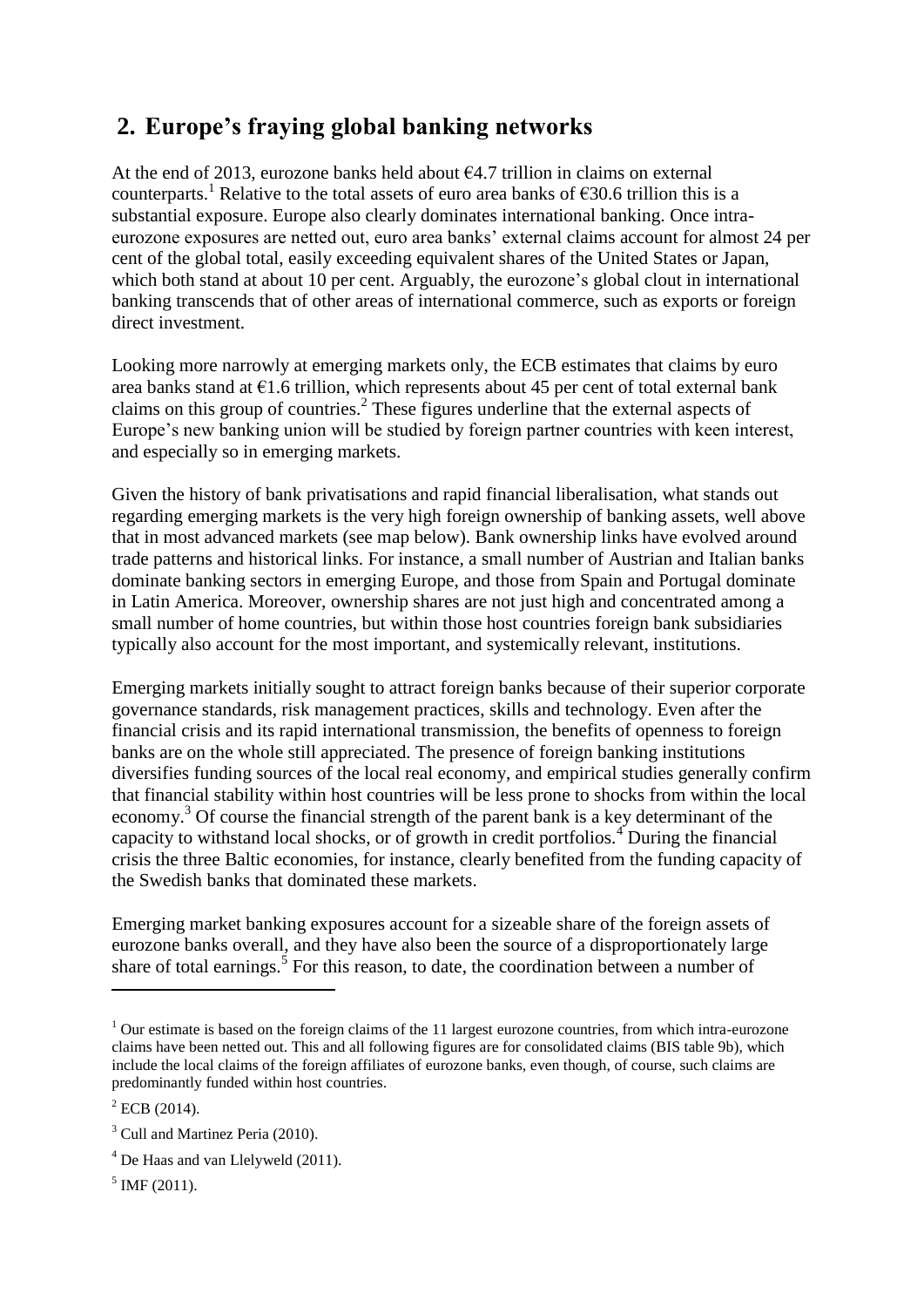national home supervisors, such as those in Austria, Italy and Spain, with individual emerging market hosts has been very close. For these host markets this collaboration has offered valuable capacity building, facilitated access to the EU supervisory colleges and smoothed the management of the recent bank deleveraging. The experience of the emerging market hosts in adapting to the integrated banking union institutions will be highly instructive, well beyond the emerging markets world itself.



#### **Foreign bank ownership shares around the world**

Source: Reproduced from de Haas (2012).

#### **2.1 Bank funding models: their impact on host country supervision and resolution**

The recent crisis of euro area banks has amply underlined the risks that external liquidity shocks pose to host country bank supervision. But two other developments have been under way that explain a much more assertive stance that supervisors have adopted regarding foreign bank affiliates within their jurisdictions. First, supervisors have drastically improved capacity and skills, which allows them to monitor even more complex operations. And second, in light of a number of cross-border bank failures, legal frameworks and fiscal capacity for bank resolution have been put in place. Ten years ago the Basel Committee of Bank Supervisors set out a model for cross-border supervision in which the host largely deferred to the home jurisdiction where liquidity and operational management were centralised in the parent.<sup>6</sup> This model can now be safely considered outdated.

From the host's perspective, the funding model of the bank group will be the defining parameter of supervision and the potential burden in a crisis or resolution scenario. In emerging markets foreign bank affiliates have overwhelmingly moved away from branch offices towards the subsidiary model, which gives host authorities full prudential powers. Many hosts have indeed actively encouraged international banks to move towards such a model, most recently in India.

A key benefit from international banking stems from integrated risk management systems, centralised operational control, for example in IT systems, and a common skills base. Retail depositors and borrowers alike take comfort from these assets that are shared across the

 $6$  BCBS (2003).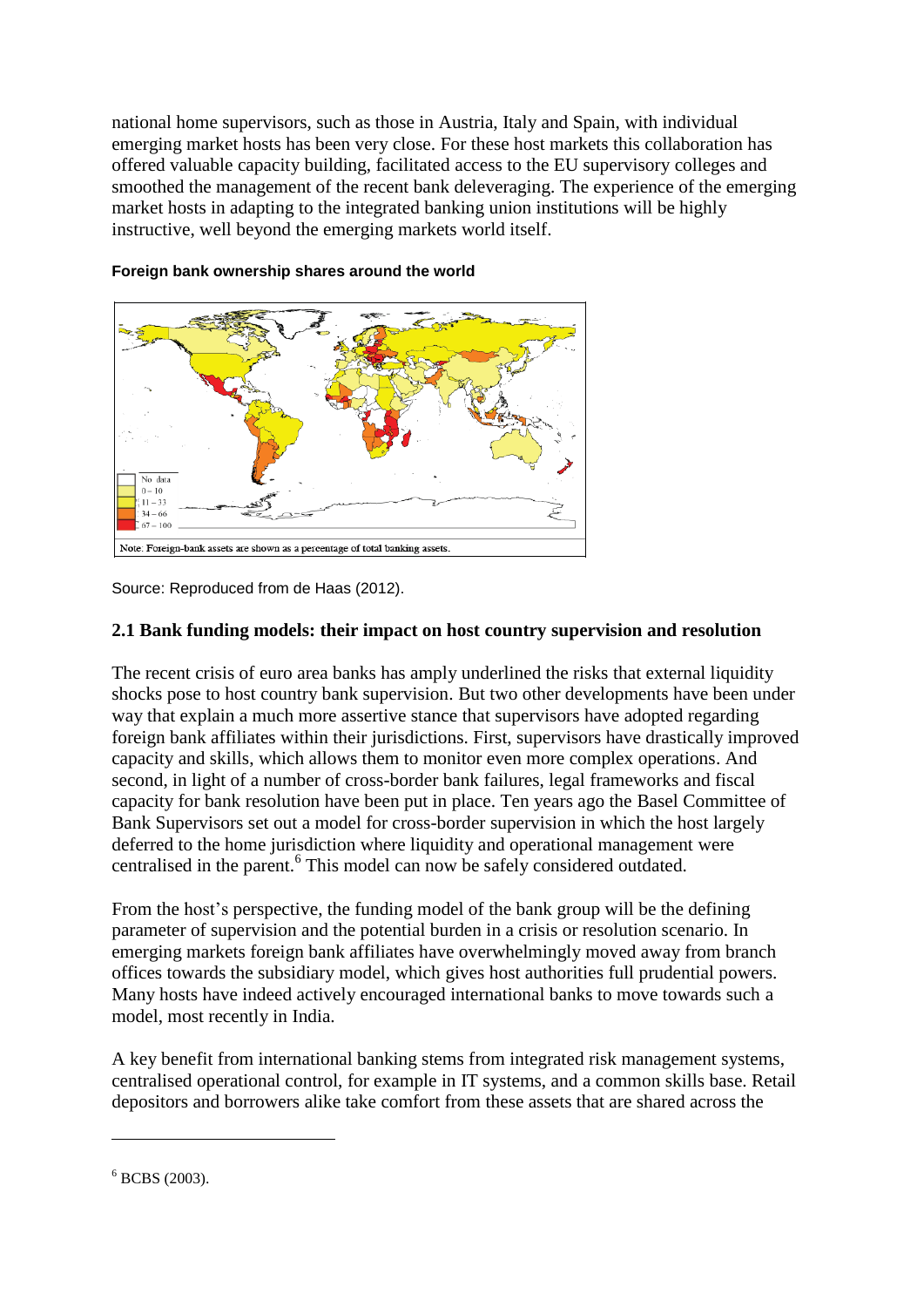international network, as signified in a common bank brand. That said, subsidiary systems operate with widely different models of liquidity and capital management, each presenting very different challenges to local supervisors.

At one extreme are the subsidiaries of the Spanish bank groups which show among the highest degrees of reliance on host country funds, and among the lowest shares of intragroup funding.<sup>7</sup> Key hallmarks of this model are that transactions between parents and subsidiaries are subject to strict limits and conducted at market prices. If managers of these banks are to be believed, there is no parent guarantee of subsidiary liabilities, and support to the subsidiary through group funds is limited to exceptional operational risk. Subsidiaries are autonomous in terms of capital and liquidity planning, although of course remain subject to group-wide and host country supervision. This clearly moves the subsidiary balance sheet closest to the control of the host country jurisdiction.

At the other extreme, the centralisation in the parent bank of capital and funding decisions is more common in the Austrian or Italian bank groups that dominate banking sectors in central and south-eastern Europe. Here, capitalisation and funding decisions are essentially coordinated centrally, and an integrated internal risk model is presented to both home and host country authorities.

This centralised model clearly preserves the benefits of intermediating capital and funds between markets. Within the banking union with its centralised supervision and pooled resolution powers this is the natural model to adopt (and indeed it is equivalent to the branch system). For emerging markets, however, the decentralised model holds advantages for the host regulator in simplifying potential bank resolution procedures and delineates more clearly the respective responsibilities in supervision and potential fiscal liabilities of home and host country authorities (and we will return to the regulatory measures that have reinforced this model in the next section).

### **2.2 Recent deleveraging trends**

In the wake of the 2008-09 financial crisis parts of the global banking industry entered a protracted phase of deleveraging – asset reductions with a view to improve solvency.

The pattern of deleveraging by European bank groups has differed between types of financial products, maturities and geographic regions, with most banks applying a "pecking order" of asset classes for disposal or divestment.<sup>8</sup> Once the global liquidity crisis had exposed the excessive dependence of certain subsidiaries on funding through the parent and foreign wholesale finance**,** exposures to foreign subsidiaries were in the spotlight for deleveraging. The recent ECB Financial Stability Report underlines that this reduction in external assets has been particularly pronounced for euro area banks from the vulnerable countries in the eurozone's periphery. Between June 2012 and March 2014 alone these asset reductions amounted to almost  $\epsilon$ 250 billion, or about 22 per cent of the overall asset drop.

 $7$  BIS (2010a), the relative segmentation of bank-internal capital markets of the Spanish bank groups in Latin America in the early 2000s was guided by a "framework of good practices" adopted by the Bank of Spain; see also BIS (2010b): The architecture of global banking: from international to multinational?

<sup>8</sup> IMF (2012).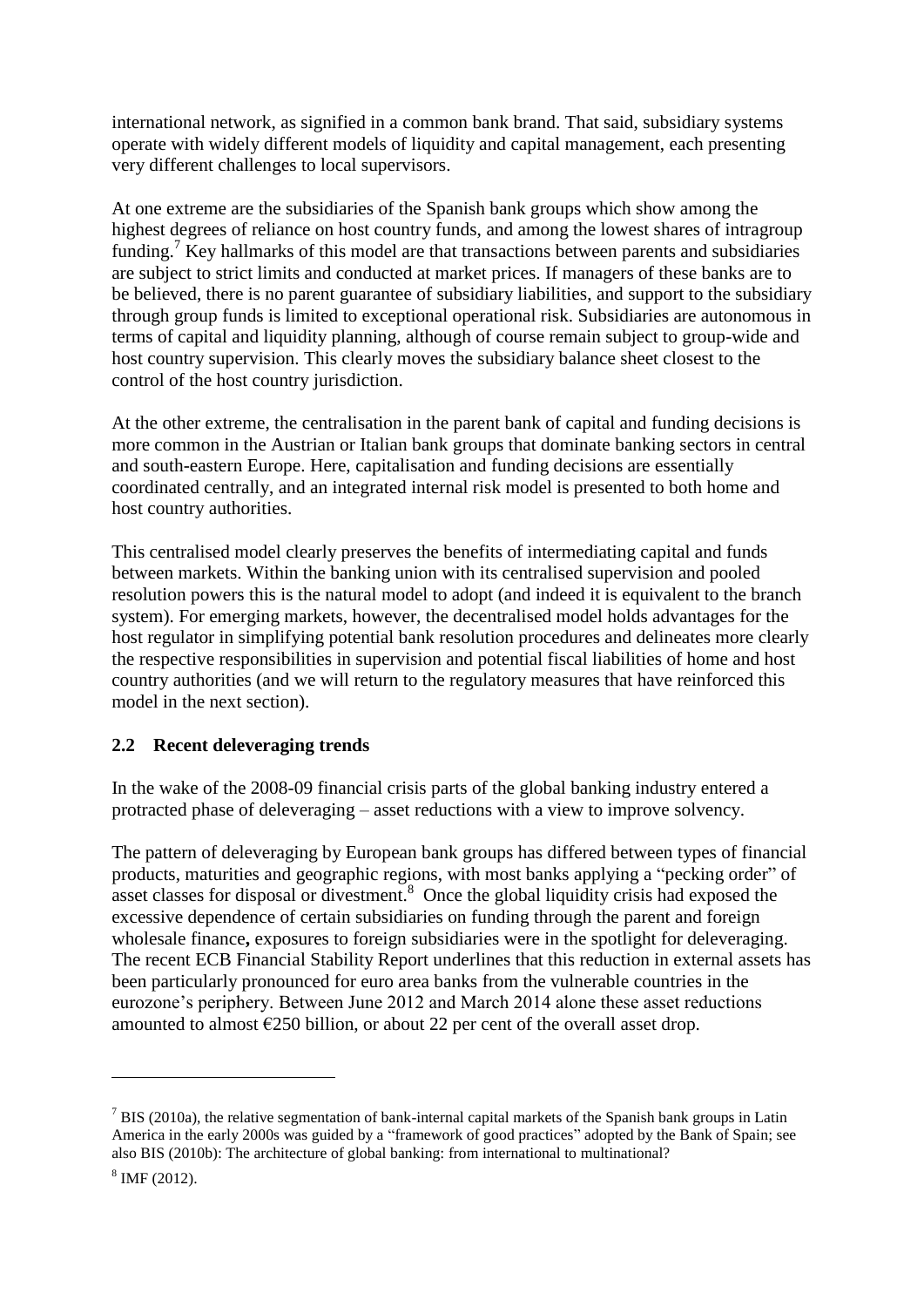In the view of most observers, this deleveraging of external exposures by European banks was directly related to the deteriorating capital positions within parent banks, including that stemming from the concentrated exposures to the respective sovereign debt markets of their home jurisdictions. Others contend that this process has been reinforced by regulatory pressures that explicitly or implicitly discriminated against foreign subsidiaries, though of course this is strongly rejected by home supervisors.<sup>9</sup>

Overall, data from the Bank for International Settlements (BIS) indicate that between the peak of exposures in the first quarter of 2008 and the trough in mid-2012, euro area banks reduced their foreign exposures by 38 per cent (though this figure is to a considerable extent explained by reductions in, and netting out of, derivative positions). Within emerging markets this trend is more varied, with a reduction of about 13 per cent vis-à-vis emerging Europe, and in fact a measurable increase by 9 per cent vis-à-vis Latin America over the same period. While there was a brief withdrawal of liquidity in both regions in the immediate aftermath of the global liquidity shock in 2008, only the CEE region has seen a continuous withdrawal of funds since mid-2010. The IMF estimates funding withdrawals of about 1.5 per cent of host country GDP in 2013 alone, and of over 10 per cent cumulatively since  $2008$  (Chart 1).<sup>10</sup>

**Chart 1: Eurozone bank exposures vis-à-vis emerging Europe and Latin America**



Source: BIS data on consolidated claims, and authors' calculations.

1

Even though several Latin American markets are as closely exposed to eurozone bank presence as the CEE region is, on the whole these markets displayed much greater resilience than the CEE countries. Empirical studies of this striking divergence point out that cross-

<sup>&</sup>lt;sup>9</sup> A controversial case in point was the decision by the Austrian supervisor in late 2011 to impose limits on the marginal funding ratio of key bank groups in the CEE region, which according to statements at the time was designed to prevent the re-emergence of stretched funding ratios.

<sup>&</sup>lt;sup>10</sup> EBCI/Vienna Initiative CESEE Deleveraging and Credit Monitor, May 2014, available a[t www.vienna](http://www.vienna-initiative.com/)[initiative.com.](http://www.vienna-initiative.com/)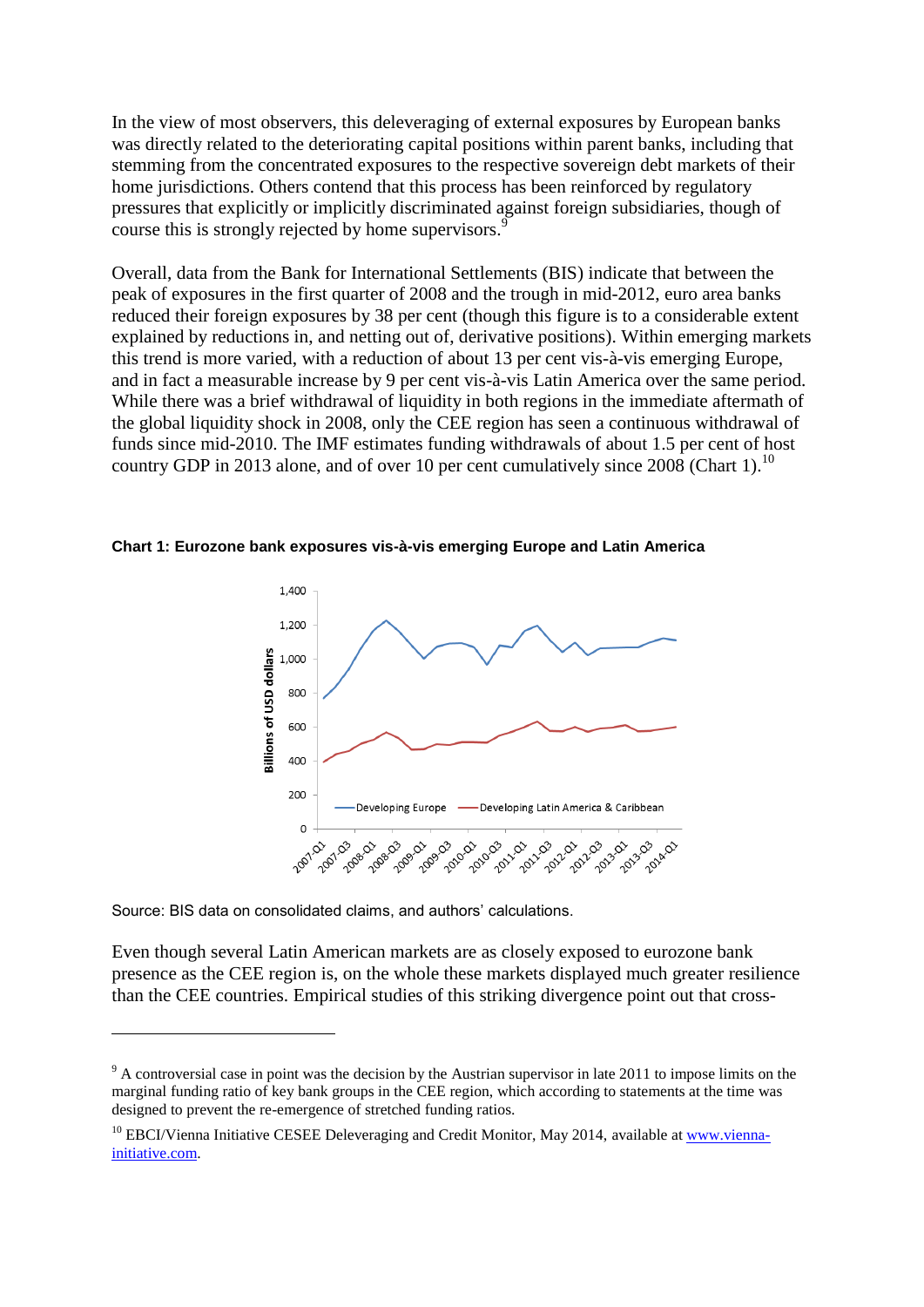border lending to national banking sectors has been very low. In fact, banking system funding in Latin America came primarily out of local deposits, which is in contrast to emerging Europe with its more direct dependence on parent and foreign wholesale funding.<sup>11</sup> An added support was of course that, following experience in a number of financial crises, foreign banks' lending within Latin American host countries was primarily in domestic currency. In contrast many CEE economies with their as yet underdeveloped local capital markets had experienced extensive lending in foreign currencies, including the Swiss franc. This experience seems to have validated the prudent stance of Latin American supervisors, and may in fact have led to even more stringent requirements on local liquidity management.

 $11$  Kamil and Rai (2010).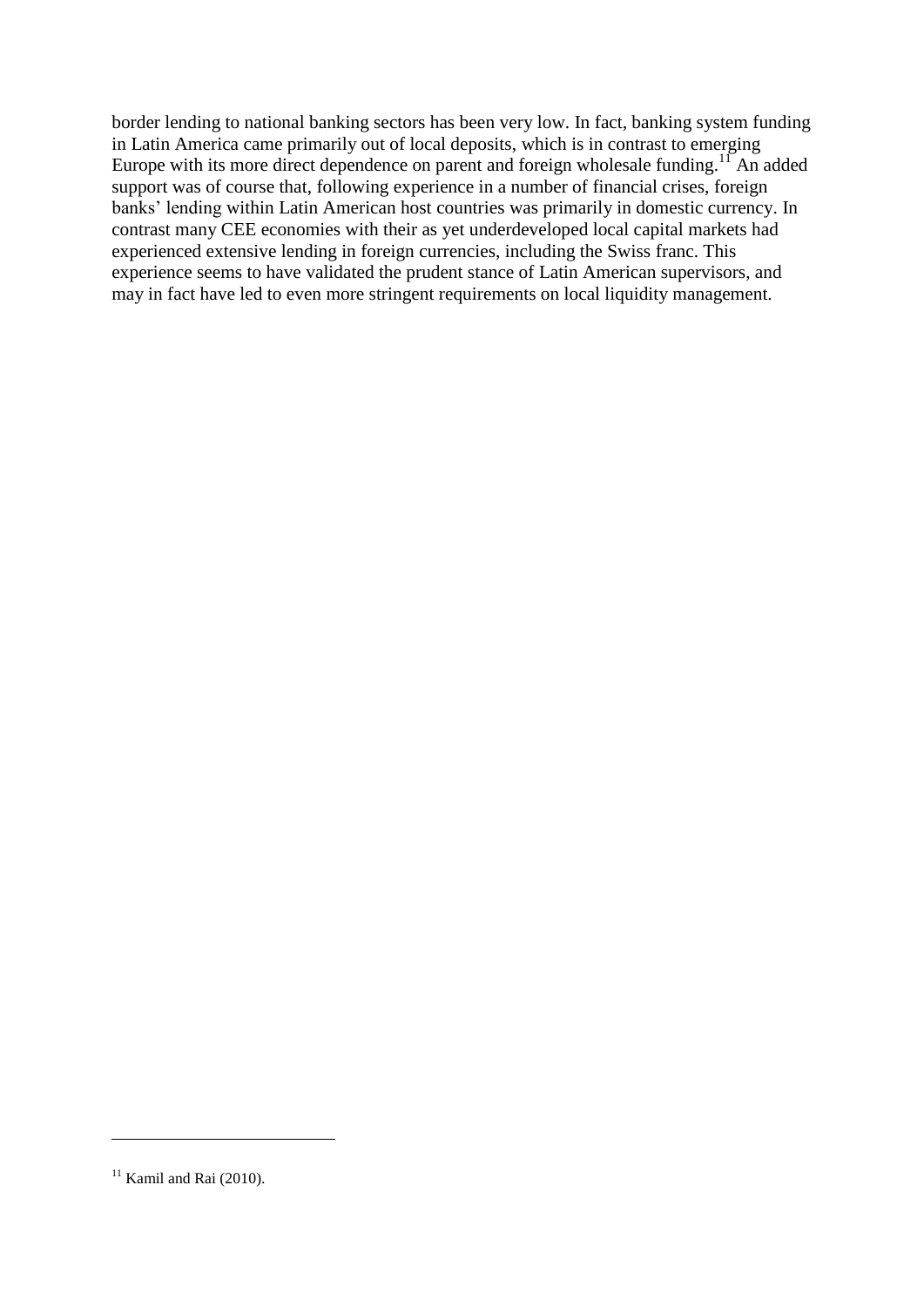# **3. Regulatory ring-fencing: the rational response to unclear coordination in supervision and crisis management**

For many years international discussions on crisis management and resolution have been grappling with the risk of disruptive liquidity transfers. In emerging markets with their history of financial crises the presence of foreign-owned subsidiaries was seen as an insurance. Indeed, the empirical studies we referred to above have confirmed the role of multinational banks in smoothing out host country liquidity shocks through recurrent transfers. The euro area crisis of 2010-11 put this relationship on its head, most strikingly perhaps when credit ratings for some Mexican bank subsidiaries briefly exceeded those of their Spanish parents.

Given the heightened uncertainty and restricted information flow during crisis situations in the home country, the host supervisor will have a strong incentive to restrict liquidity transfers, and may in fact impose more onerous capital requirements in anticipation of problems with home country exposures. Such so-called ring-fencing measures aim at a geographical separation of subsidiary liquidity and capital, and have indeed become increasingly common over the past years. Typically they take the form of prudential requirements on capital and liquidity that exceed international norms or home country standards, such as restrictions on dividend payments or on intra-group funding flows, including subsidiary exposures to the parent.  $^{12}$ 

This greater assertiveness of host country supervisors has been made possible by the gradual improvement in the quality of regulation and in the practice of supervision. Greater macroeconomic stability also helped. Unlike in the immediate aftermath of the emerging market crises 12 years ago, a sovereign's capacity to issue debt in international capital markets, including for the purpose of capital injections in the local banking sector, is no longer questioned.

In a recent survey (EBRD, 2012) it was found that ring-fencing measures became increasingly common in emerging Europe, especially during 2011 when deleveraging pressures within Europe were at a peak.<sup>13</sup> In addition, banks regularly point to informal communications by supervisors, or bank-specific guidance under the less formal "pillar II" process of supervision. These measures were typically presented as being within the remit of prudential safeguards for the national banking system, although within banking systems dominated by foreign subsidiaries they in effect restricted the mobility of capital and liquidity within cross-border bank groups. While this is at odds with principles of capital mobility within the European Union's single market, as yet no case of rules infringement has been pursued by the European Commission. In Latin America similar tendencies to ring-fence national banking systems were evident. Yet, given the much more decentralised business

<sup>&</sup>lt;sup>12</sup> D'Hulster and Otker-Robe (2014).

 $13$  For instance, the Czech regulator has restricted banks' related party exposures and the Polish regulator has restricted dividend payments where banks do not meet capital adequacy standards well above the regulatory norm.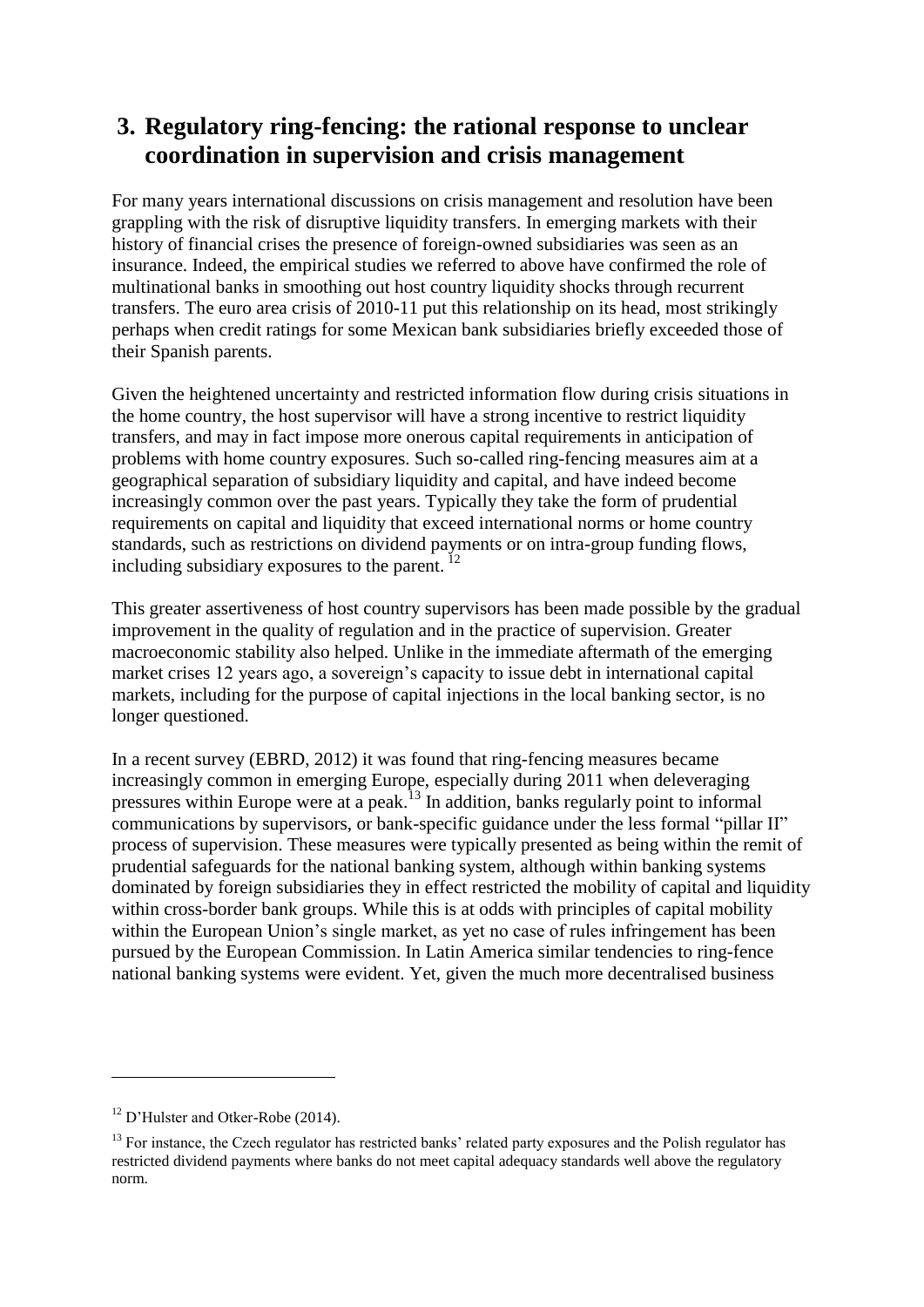model and treasury management practised by the Spanish bank groups, these subsidiaries were much better prepared and, in fact, fewer complaints were made public.<sup>14</sup>

Moving from a world of integrated capital and liquidity management within the single treasuries of cross-border bank groups towards ring-fenced national banking markets will result in considerable additional capital requirements. The parent will need to provide additional capital buffers within each subsidiary location to protect against country-specific shocks to credit quality. In the case of emerging Europe for instance, an IMF simulation suggests that up to three times more capital could be required than in the context of fully integrated banking markets where both excess profits and excess capital could be freely redistributed.<sup>15</sup> Such inefficient capital allocation may ultimately undermine the very rationale for the subsidiary-based banking model – and indeed threaten much of the gains achieved by cross-border banking in Europe.

 $14$  In Mexico recent prudential measures tightened the rules for related party lending (that is, including from the subsidiary back to the parent), requiring authorisation for all transactions exceeding 25 per cent of tier one capital within each year. It is likely that across Latin America, as in other emerging markets and developing economies many such measures have in effect imposed informal interventions or "moral suasion" in day-to-day supervision, with the similar effect of restraining the freedom of capital and liquidity transfers.

 $15$  Cerutti et al. (2010).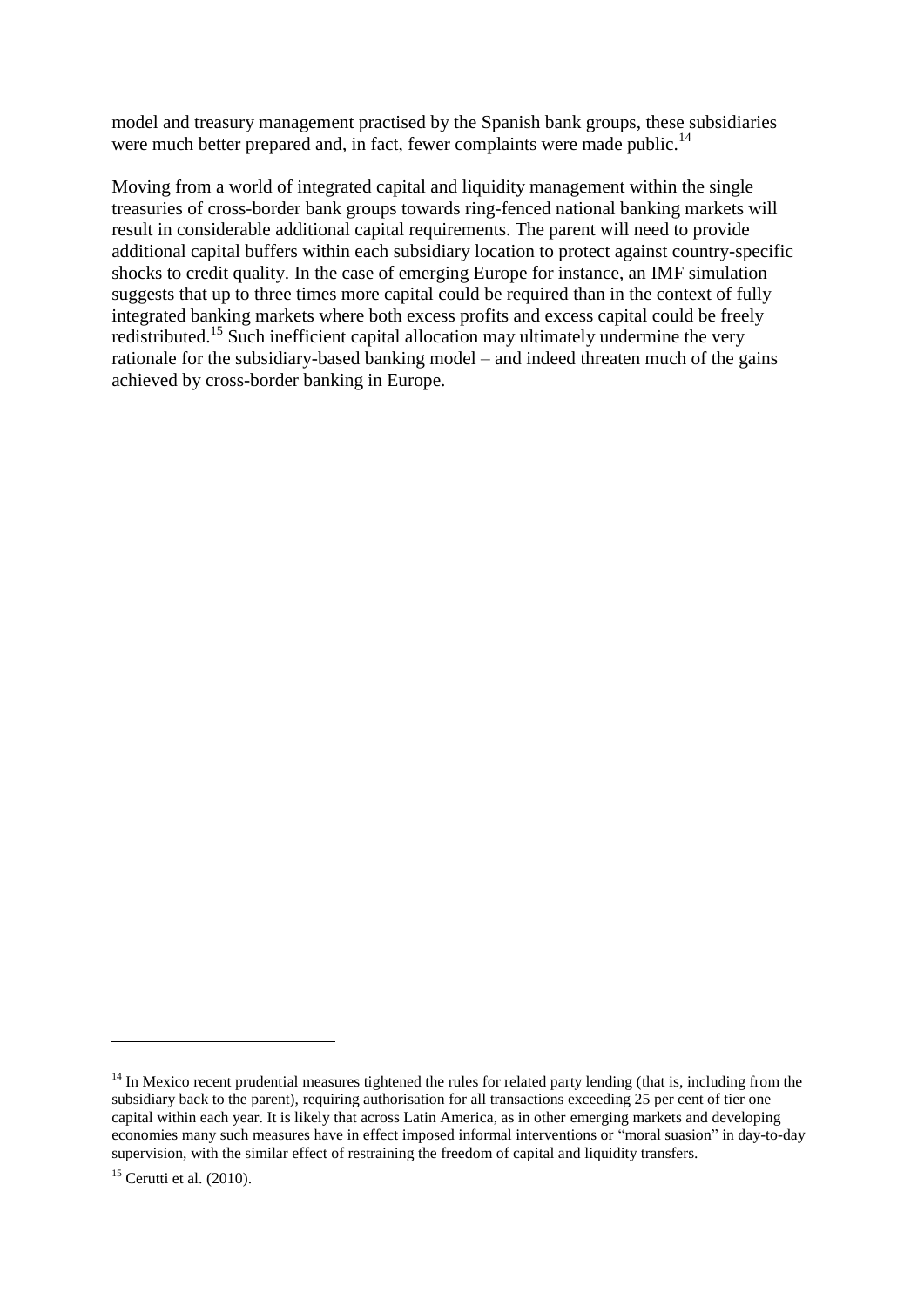# **4. Europe's banking union and the emerging markets: some unintended consequences**

Since the onset of the financial crisis in 2008, the legal and regulatory environment facing global banks has changed dramatically. The Basel III package of prudential standards has increased the need for more and higher quality capital in banks in the G20 countries, and gradually this framework is being adopted in emerging markets. This has been complemented by a number of regulatory reforms coordinated by the Financial Stability Board (FSB), including additional capital requirements for systemically important banks, and better coherence in national regimes for cross-border resolution of such institutions.

In Europe, the implementation of successive elements of the banking union represents a fundamental redesign of the institutional framework for the supervision of cross-border banks. As a first and crucial element, the regulation conferring supervisory powers to the ECB was adopted in October 2013, and the Single Supervisory Mechanism (SSM) initiated work at the ECB in November 2014. Resolution issues were not high on the political agenda until the crisis exposed the costs of neglecting them. The second pillar of the banking union was then put in place in the form of the Bank Recovery and Resolution Directive (BRRD), which applies to all EU members effective from 2016. Within the banking union itself, the Single Resolution Mechanism (SRM) will provide common oversight, ensure consistency and, to a limited extent, mutualise funding.

The fact that two important pillars of the banking union have been established in a very short time is impressive. Yet the sharing of banking sector risks among participants of the banking union remains controversial. This is underlined by the stalemate over a final element in the banking union construct – a common deposit guarantee scheme – where for now no concrete plans are being considered.

### **4.1 Common supervision**

1

Under the SSM regulation, powers of supervision will cover all credit institutions established in participating countries (eurozone countries, although also other EU countries which may yet decide to "opt-in"). Common supervision will be limited to *significant* credit institutions, essentially those with assets in excess of €30 billion or which are deemed significant due to the size of total operations in several participating countries.

To date, 128 EU banks have been designated to be part of this group, including all principal banks with stakes outside the European Union. Once an institution is subject to the SSM, the ECB assumes the role of primary supervisor of all subsidiaries in participating countries, and of home country supervisor in interactions with countries that are host to other subsidiaries. National bank supervisors will continue to have direct responsibility over "less significant" institutions, although here too the SSM may assume direct supervision under certain conditions.<sup>16</sup>

<sup>&</sup>lt;sup>16</sup> Both the national supervisor of a participating banking union country and the ECB will have competencies over macro-prudential supervision, importantly through additional system-wide capital requirements as they are envisaged under the Capital Requirements Directive IV.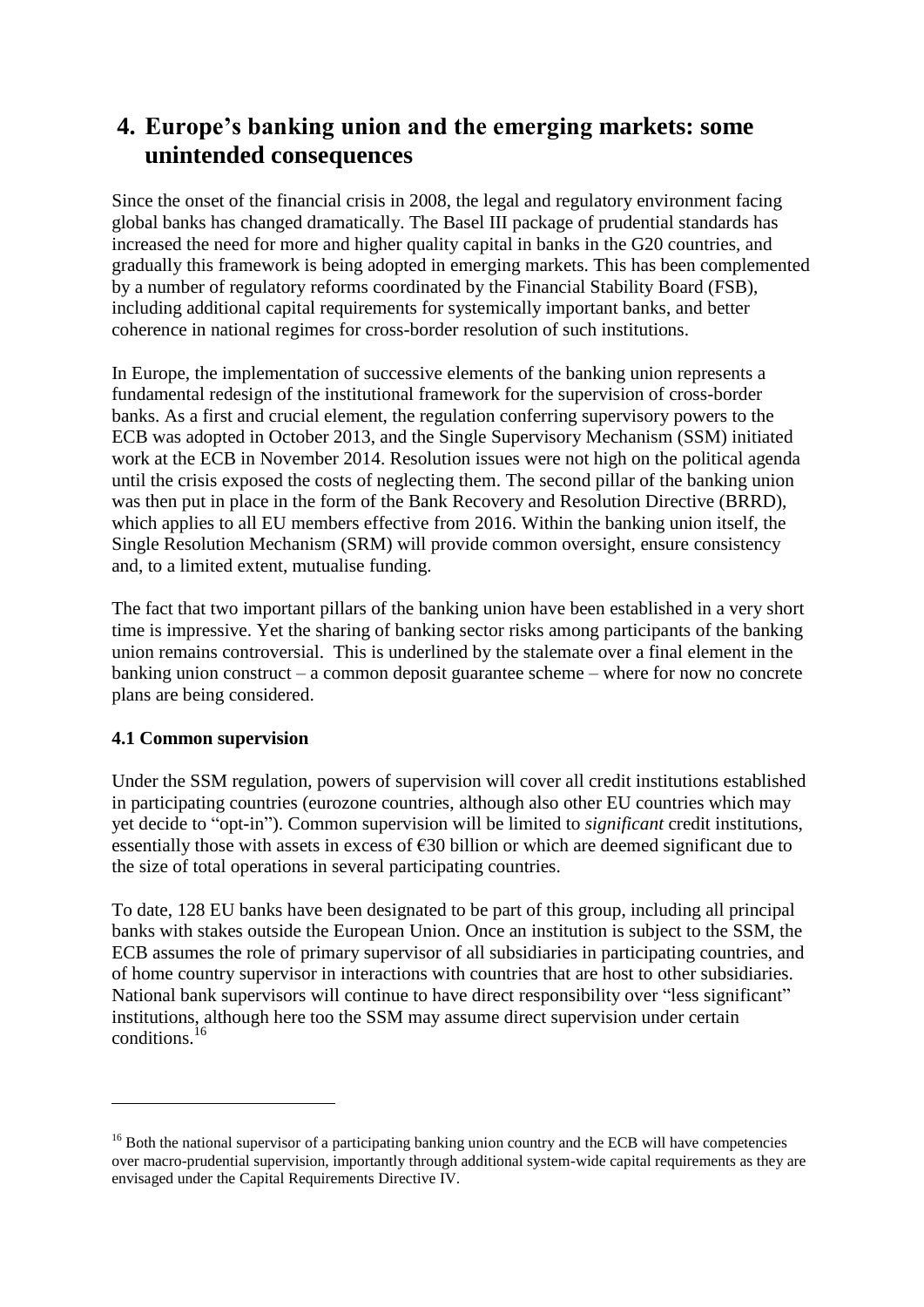In the immediate future, key home country authorities, for instance at the Bank of Spain in the case of most Latin American bank subsidiaries, will continue to conduct most day-to-day supervision in the Joint Supervisory Teams. Over time, SSM staff will gradually take over more direct control. Given the close collaboration that emerging market host countries have enjoyed with key home countries of EU bank groups, such as Austria, Italy or Spain, this centralisation of responsibilities will entail a number of challenges.

A key constraint to both home and host supervisors taking timely action is typically inadequate information sharing. A technical, though important, complication lies in the lack of confidentiality agreements that are required if non-EU countries are to access the "core" supervisory colleges of EU bank groups, where all key decisions are taken. For non-EU countries, the European Banking Authority (EBA) will continue to be the key counterpart to facilitate such access. However, the EBA has no mandate to initiate such assessments outside the European Union (and no budget set aside for this purpose).<sup>17</sup>

The more fundamental constraint lies in diverging incentives. A decision tree produced by D'Hulster (2011) and reproduced in Chart 2 illustrates the different outcomes. Essentially, the home supervisor has two different strategies of either sharing accurate and timely information or of minimising, and possibly obfuscating, information from institutions under its authority. Only where the host country is material to the banking group will such information sharing be optimal; in all other cases there is no clear incentive either way. From the host's perspective, there is a clear incentive to share information with the home supervisor as long as the subsidiary is systemic within its own financial market. In summary, unless the subsidiary has systemic relevance within the host market and that market is significant from the perspective of the bank group, cooperation breaks down. Very few subsidiaries meet both criteria – likely those of Spanish bank groups in some Latin American countries, and some subsidiaries of Austrian, French and Italian groups in a small number of markets in emerging Europe. Generally the subsidiary is systemic from the perspective of the host country, but not for the home country.

#### **Chart 2: Incentives for information sharing**



Of the home supervisor with the host Of the host supervisor with the home

Source: D'Hulster (2011).

 $17$  That option exists in principle, should a third country make a request for such an assessment to the EBA.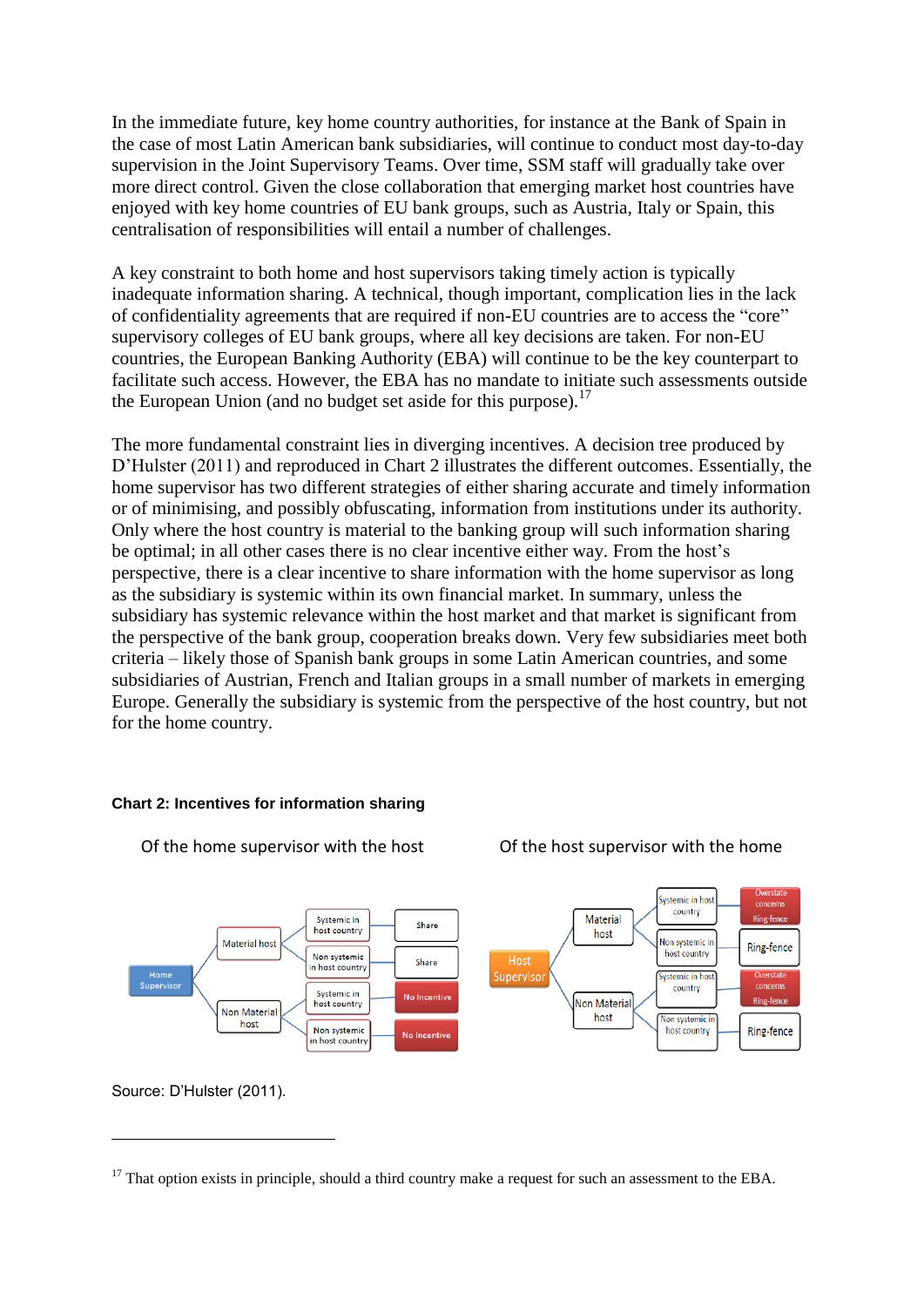How will the incentives for cooperation and information sharing change, once responsibilities shift from national EU supervisors to the ECB? According to the regulation the SSM is tasked to safeguard financial stability both in the entire European Union and in each member country (whether participating in the banking union or not).<sup>18</sup> The integrity of the internal market and guarding against the risks of regulatory arbitrage figure prominently in the first paragraph of the SSM's mandate. In taking over the role of home supervisor for subsidiaries outside the banking union the ECB should in theory still be guided by the original objectives of the respective national supervisor of the parent bank.

In fact, some benefits may arise from centralisation. Take the case where subsidiaries from several SSM countries are exposed to similar risks within an individual host outside the banking union. In that case, the host may alert the ECB to broader ("macro-prudential") risks that may subsequently require a response by several bank groups that fall under the SSM. Centralised supervision now internalises macro-prudential concerns that individual EU home supervisors previously would not have registered. A more proactive response by the SSM is likely when compared with the previous world of disjointed supervision by individual EU home countries. This case of eurozone banks being collectively of systemic importance is particularly relevant in Croatia, for instance, or in smaller countries of the western Balkans where the joint ownership by eurozone banks often exceeds 70 per cent of local assets.

As far as smaller subsidiaries in non-EU markets are concerned, host concerns may still not register as relevant from the SSM's assessment of the integrated group. Centralised supervision may in fact be *less* responsive to the specific circumstances of subsidiaries. The move towards centralised supervision within the ECB could undermine many informal cooperation arrangements that existed between national supervisors. This is a particular concern for countries in Latin America which enjoyed privileged information-sharing arrangements with their respective partner institutions in EU home countries.

There is a more wide-ranging change to the practicalities of supervision which will apply to all EU members, not just those participating in the banking union. The SSM will apply the so-called single rulebook as defined by the EU Commission and European Banking Authority (EBA), and thereby seek to ensure more consistency in information sharing and supervision. This will entail a more uniform and impartial treatment of foreign host countries. For non-EU host countries with subsidiaries from several EU origins this new structure may well facilitate cooperation*.* No doubt having a single authority to deal with in Europe instead of several national home supervisors will be positive.

In implementing the substance of the EBA rule book, centralised supervision by the SSM could make a real difference to the prudential norms as presently applied in subsidiaries. So far, the approval of banks' internal risk models or the recognition of local assets for the purposes of complying with liquidity or capital requirements has benefited from numerous exemptions granted by individual home authorities.<sup>19</sup>

 $18$  Art. 1, Council Regulation No. 1024/2013, with an interpretation in Darvas and Wolf (2013).

 $19$  In particular the recognition of host country sovereign assets for the purposes of new liquidity ratios and the recognition of local, as opposed to international, risk ratings for the calculation of risk weights has been a concern for important emerging market home countries. See for instance FSB (2012).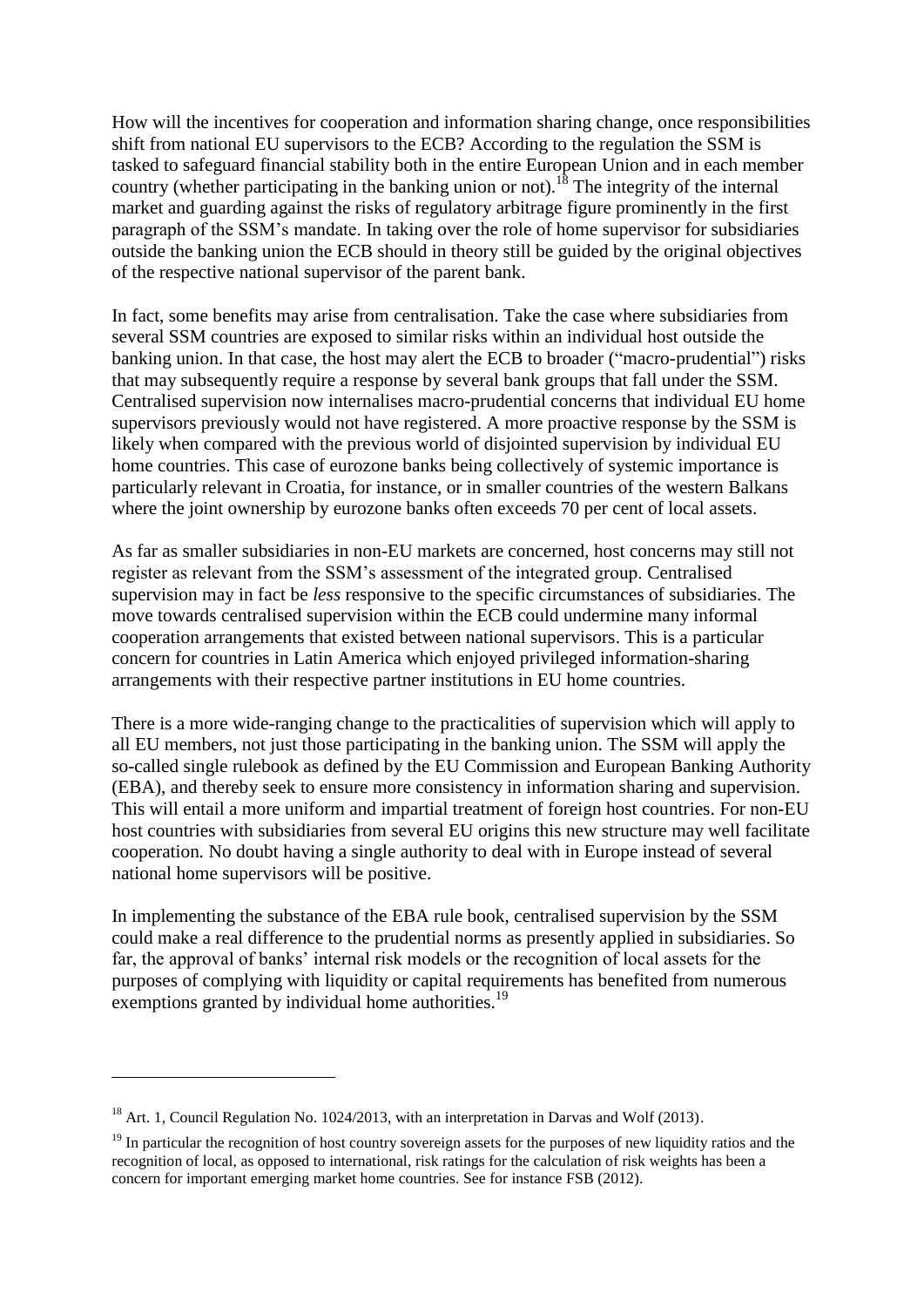A key area in need of uniform treatment has been the classification of non-performing loans (NPLs), which continue to plague many banking systems. So far, the NPL overhang, and the lingering doubts over true capital positions have led banks to contain fresh business and retrench from certain types of exposures. Surveys of international banks demonstrate that given this NPL overhang, credit lines to foreign subsidiaries and foreign corporate clients are among those exposures most likely to be cut. $^{20}$ 

In future, standards for NPL classification for regulatory reporting will be harmonised across the entire European Union.<sup>21</sup> On this basis the systemically important banks that will enter the SSM have now undergone a comprehensive asset quality review (AQR) and accompanying stress test, thereby establishing residual capital needs. AQRs and stress tests will be run on a consolidated basis, and include subsidiaries and branches *outside* the SSM area. On present plans, non-EU host country supervisors will not see the ECB's findings for subsidiaries in their countries, although this could be helpful to these host authorities. It appears that parent banks are now ready to roll out this stricter loan classification and subsequent provisioning to their non-EU subsidiaries as well, which should benefit this process of balance sheet cleansing.

#### **4.2 The common resolution regime**

Until recently, the clarity of bank resolution regimes within EU members varied widely. The perception that certain institutions were "too big to fail" induced moral hazard and riskseeking lending practices, and ultimately resulted in substantial bail-out costs borne by taxpayers.

The deteriorating health of euro area parent banks was therefore a key concern for emerging market host countries in 2011-12. In addressing distress within a cross-border bank the underlying incentive problems of cross-border supervision are thrown into sharp relief. The home country authority, which remains accountable to national taxpayers, will restrain cooperation with the host.<sup>22</sup> In interacting with the host the incentive is to minimise the extent of the problem and to delay sharing of information. Liquidity and capital repatriations from the subsidiary to the parent are likely condoned by the home authority. The host authority, for its part, will seek to continue good relations, share largely truthful information on the subsidiary, though will likely adopt a strategy of protective ring-fencing. Where resolution arrangements are unclear a cooperative strategy that can preserve higher value post restructuring is unlikely. Conversely, where the subsidiary is the root of the problem, host country ring-fencing is likely to be coupled with an exaggerated presentation of the extent of the problem to the home country. Either way, in a crisis situation supervisory coordination and information sharing will meet increasing resistance, and may even break down entirely.

This major gap in the financial architecture was spelled out by the G20 in the immediate aftermath of the crisis. For the 29 global systemically important banks (the so-called G-SIBs),

 $20$  IMF (2011).

 $^{21}$  The EBA released technical standards on NPLs and forbearance reporting requirements in October 2013.

 $^{22}$  Again, see D'Hulster (2011) for an illustration of different strategies by home and host countries.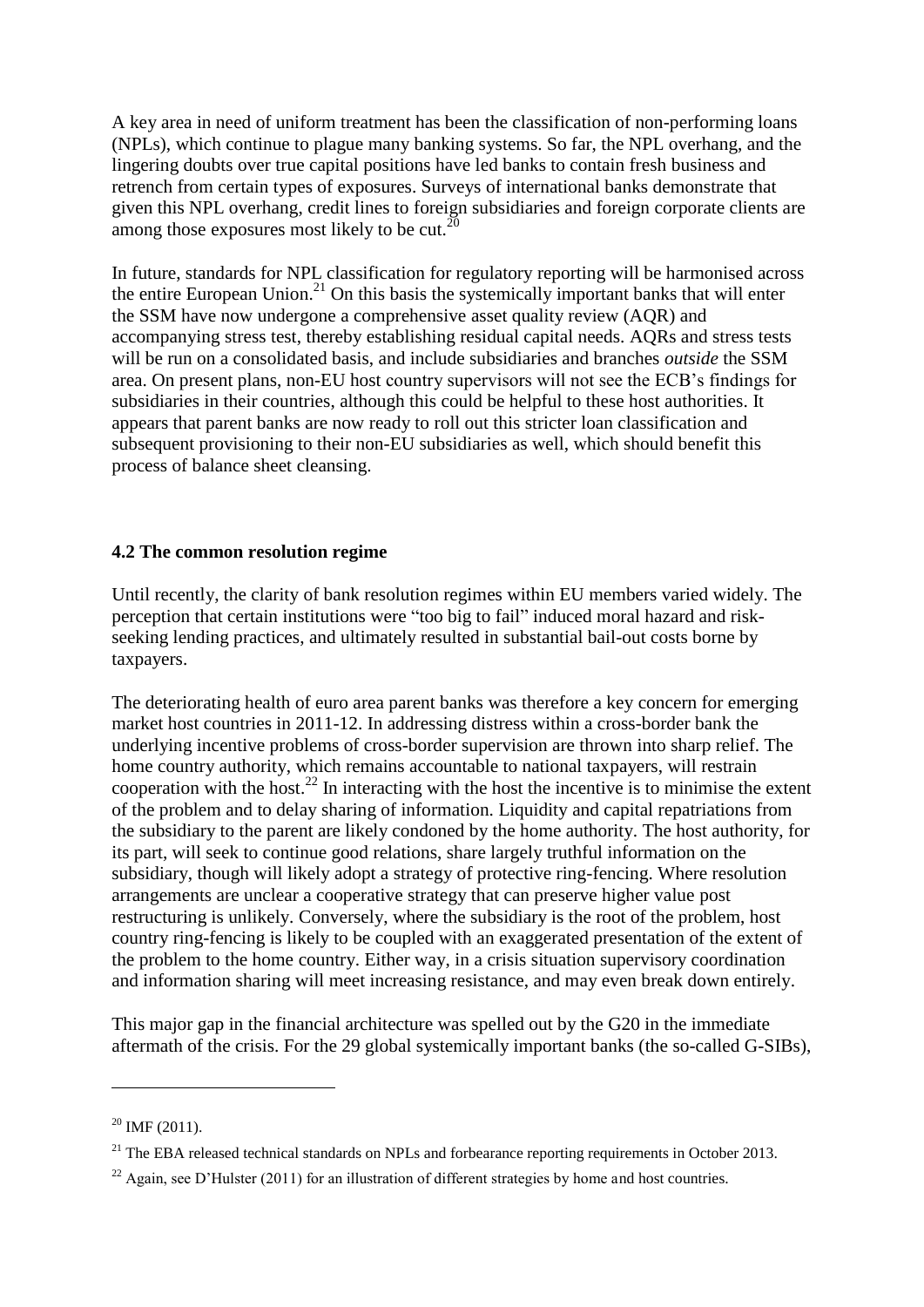of which the eurozone has seven, the agenda is pursued through work on the recovery and resolution plans for each institution.

For all other EU banks the BRRD responds to the ambition of establishing clear resolution frameworks and cross-border coordination. The Directive sets out steps for crisis prevention, and mandates national authorities to adopt resolution plans for all banks from 2016; it defines resolution tools for early intervention; and it provides for bail-in tools that aim to minimise taxpayer costs.

These provisions for creditor bail-in are a clear achievement of the Directive. New provisions adopted by the Commission in July 2013 make the bail-in of junior creditors a condition for the provision of state aid. Under the new procedures bond holders and even large uninsured depositors under certain circumstances can lose their money in a resolution process, including before a bankruptcy. Once in resolution, bail-in will proceed along a reasonably clear hierarchy of creditors.

The Directive recognises that national resolution bodies will need some discretion since the funding pattern of banks will vary considerably between EU countries, particularly in the degree of deposit funding. Although discretion may result in an unequal treatment of some creditors in a cross-border bank crisis, it might in certain cases be necessary to preserve national financial stability. Still, the criteria for the use of discretionary powers remain somewhat vague. Crisis situations may give rise to large and sudden cross-border deposit flows, in particular once market participants suspect differences in bail-in procedures. This uncertainty may well increase the cost of funding for banks.

Irrespective of national specifics, by the time a resolution scenario is reached, a "minimum requirement of eligible liabilities and own funds" will need to be in place for bail-in, normally at least 8 per cent of the bank's liabilities.

Within the eurozone, the SRM will complement common supervision, ensure consistency of resolution plans through integrated crisis resolution, and at a later point mutualised funding. Countries that opt to join common supervision automatically will be part of the SRM as well. However, the centralisation of authority and establishing a transparent decision process has been less straightforward than in the SSM. A network of national authorities and the Single Resolution Board (SRB) will be established and will be responsible for handling the possible resolution of the systemic banks under SSM supervision.

The decision-making process in resolution will be complicated, which is a result of member states insisting on multiple safeguards, checks and balances to be included in the framework to limit risks to national budgets. The SRM will have to apply different national legislations in different countries, and these have not yet been harmonised. This will likely constrain the speed of action in resolution and increase uncertainty about final outcomes.

For countries outside the European Union that participate in cross-border resolution, the process within the SRM is unlikely to be transparent, and decisions will be hard to predict. The process in its current shape seems well suited to handle resolution cases that can be carried out in a fairly predictable manner over an extended period, rather than cases of acute crisis management. The steps to be taken and the large number of authorities involved will hardly permit solving a crisis in a bank swiftly. Such crises will most likely have to be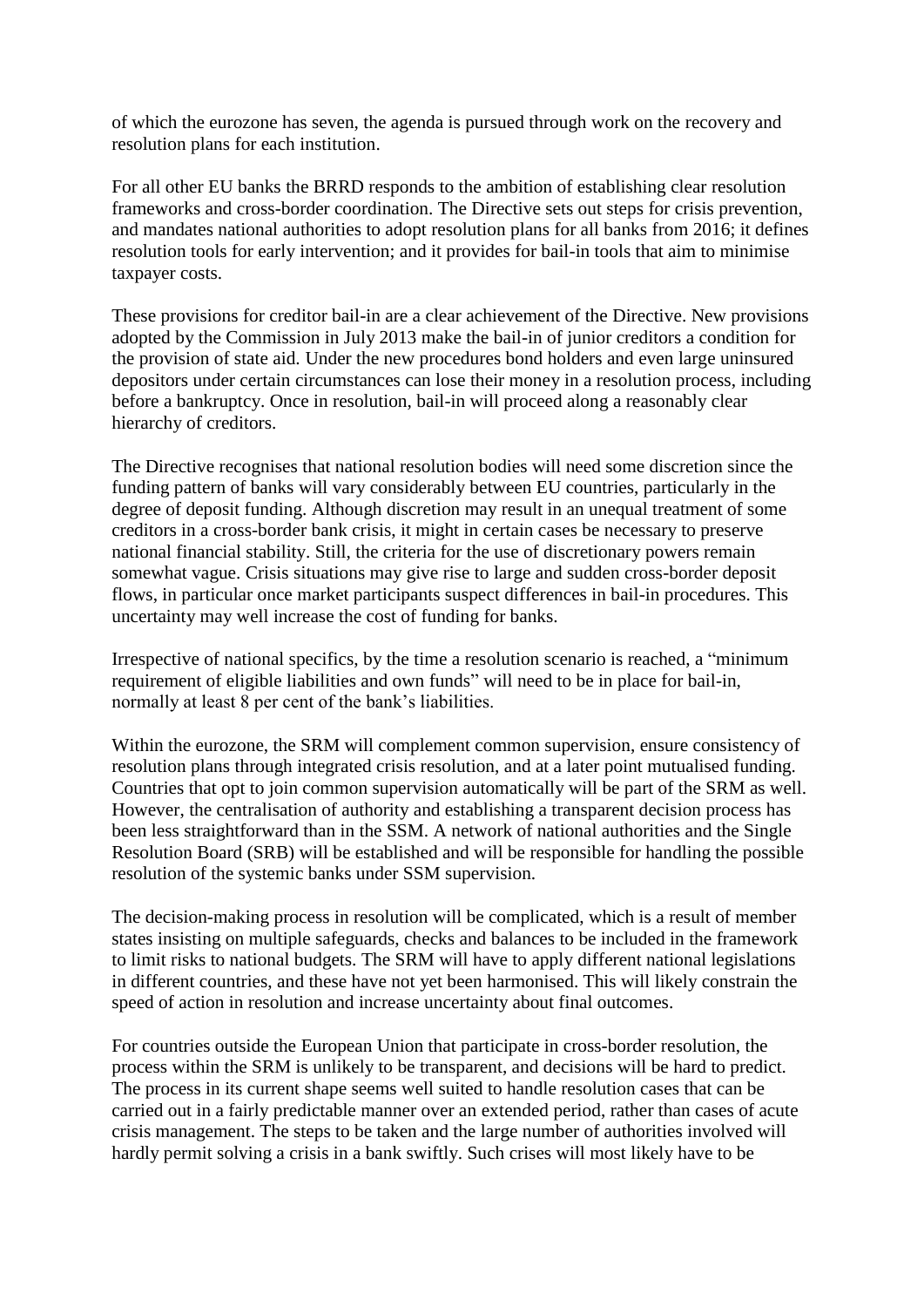handled, at least initially, by national authorities on the basis of the instruments provided by the BRRD.

The Single Resolution Board will naturally focus attention on the SSM countries. It will be a challenge for the SRB to commit sufficient resources to evaluate the impact of its actions on non-EU host countries, even if subsidiaries of a bank under reconstruction are systemic from the point of view of the host country. The parent bank will have a clear interest in safeguarding the viability of the subsidiary. Yet there is no clear process under which non-EU host country authorities may be invited to participate in the resolution college.

The funding of resolution procedures is still open to discussion, particularly when it comes to mutual responsibilities in cross-border resolution. In the immediate future, national resolution funds will be established from bank levies, with a target level of 1 per cent of covered deposit within 8 years. Over the same period, a gradual mutualisation of funds will be allowed, and ultimately a very limited backstop through the European Stability Mechanism (ESM) will be available to euro area countries.

A key question is how these new institutions and processes will work with countries outside the European Union. In defining the resolution plans for cross-border banks, the location of the bail-in funds will be a key point of contention. Some articles of the BRRD offer limited options for access to resolution colleges by third countries. <sup>23</sup> Non-EU countries can be invited to participate in resolution colleges, but are not given a right to do so. In any case, non-EU countries that want to participate in resolution colleges – notably those that have big subsidiaries of euro area banks – will have to provide a resolution fund and some fiscal backstop facility for such a fund in order to become credible participants in the discussion.

As regards the large cross-border bank groups that are defined as globally systemic, this discussion will be guided by the FSB. We documented above that cross-border bank groups increasingly adopt more decentralised business models under which subsidiaries are funded and managed on a stand-alone basis. Emerging market host countries, in turn, have put in place more effective resolution powers, which are increasingly backed by credible fiscal backstops. These trends suggest that resolution of large cross-border banks will in many instances need to be planned on the basis of a *parallel* application of resolution powers. In this light the FSB proposed resolution procedures along regional or business lines (the socalled "multiple point of entry" procedure).<sup>24</sup> Yet, the complex internal institutional set-up of the SRM seems ill-suited to accommodate such a concept of parallel resolution processes for a broader set of institutions.

<sup>&</sup>lt;sup>23</sup> With regard to the interaction with third countries, provisions in the BRRD are scarce. The Directive envisages that resolution plans that cover bank groups with affiliates outside the European Union shall "identify appropriate arrangements for cooperation and coordination with the relevant authorities of those third countries and the implications for resolution within the Union" (Art. 7.6a (d))*.* Art. 30 clarifies the competence of the SRB to represent all participating member countries vis-à-vis other EU and third countries. In relations with institutions headquartered outside the European Union the SRM has no mandate. The ambition is that "in order to ensure a coherent approach vis-à-vis third countries, it should be avoided, as far as possible, that in the participating Member States divergent decisions are taken with respect to the recognition of resolution proceedings conducted in third countries in relation to institutions or parent undertakings which have subsidiaries or other assets, rights or liabilities located in the participating Member States."

 $24$  Financial Stability Board (2013).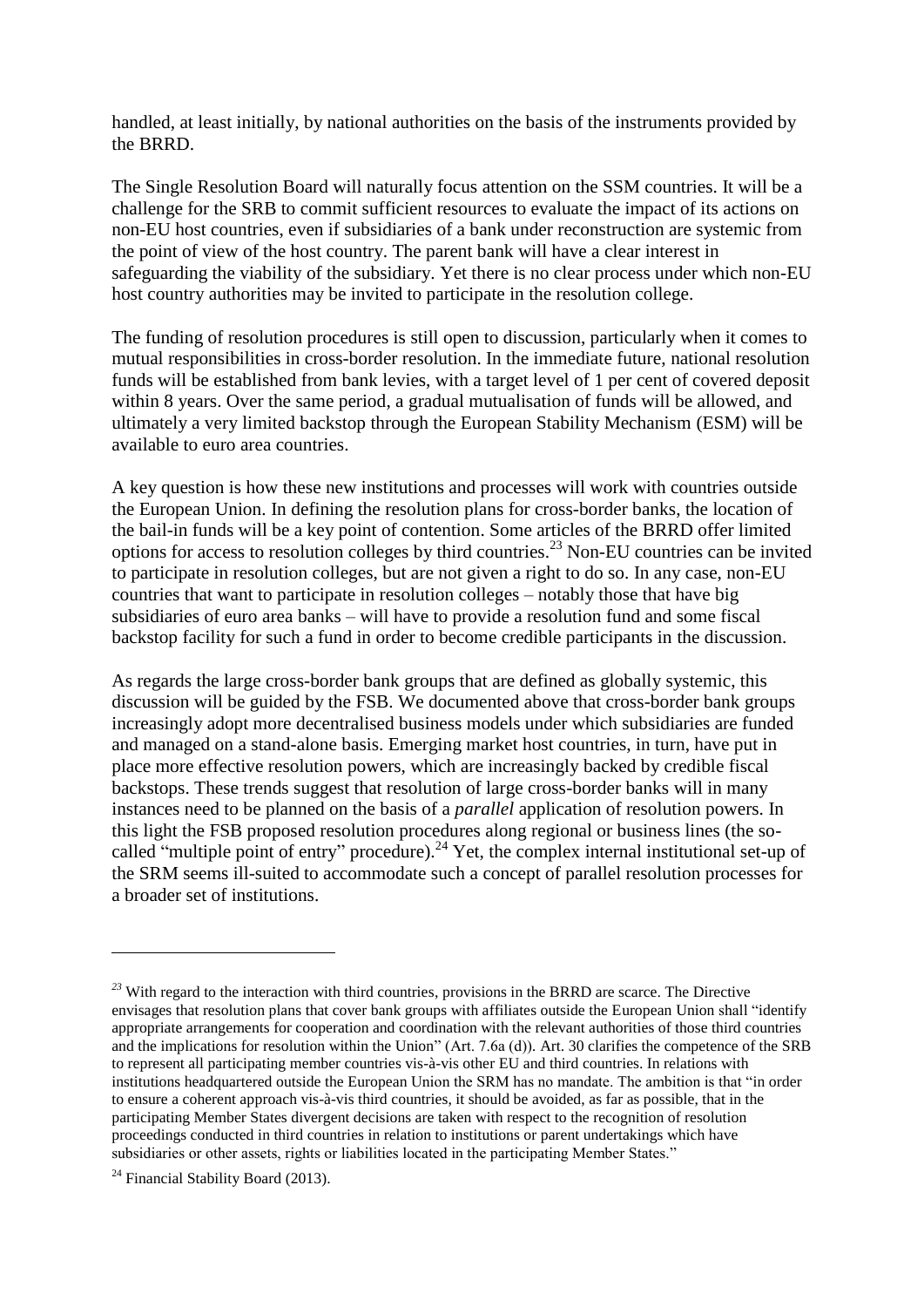In sum, as with the SSM, the centralisation of resolution powers may hold certain benefits for non-EU host countries. The SRM will likely reduce transaction costs for emerging market hosts, as it establishes itself as the single counterparty defining crisis management and resolution strategies with key eurozone banks. Whereas previously individual eurozone home countries will have ignored the potential externalities of individual action, for instance of aggressive deleveraging by a parent, the new SRM will internalise these costs and arbitrate between conflicting national strategies. Where a non-EU emerging market is host to banks from a number of euro area countries, incentives may point to a swifter and more cooperative strategy.

Similarly, where the host resorts to ring-fencing in response to problems within a particular subsidiary, such capital account restrictions will affect other euro area banks, and likely lead to an earlier engagement by the SRM. Where the host only has banking stakes from one or very few euro area countries, its concerns may still fail to figure prominently within the SRM. It is unlikely that comprehensive and credible resolution plans can be agreed swiftly – not for the global SIFIs under the FSB's framework, let alone for the numerous other EU cross-border banks. Once work on these plans begins in earnest, the composition and location of bail-in funds will likely be a key point of contention with emerging markets.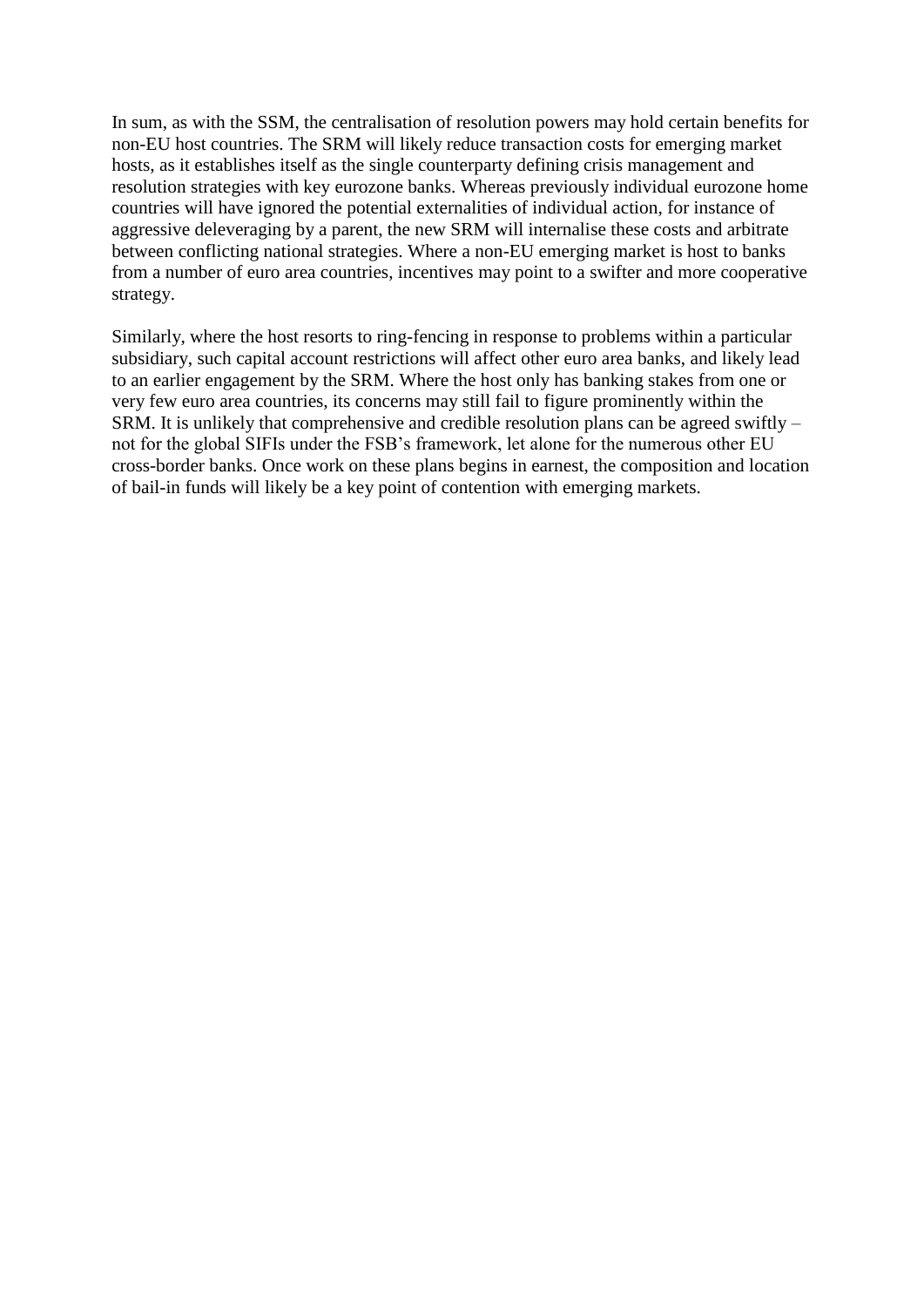# **5. Alternative paths of engagement by the "outs"**

As became blatantly clear during the crisis, many countries in Europe's single market, including in the euro area, suffered from weak banking systems and inadequate financial supervision that was poorly coordinated between countries. The Single Supervisory Mechanism is now well advanced in addressing this problem. From the perspective of host countries outside the euro area, joining or closely cooperating with the SSM may well offer benefits of credibility, access to information, and a more predictable framework for crisis management.

For non-euro EU members the SSM regulation foresees the option of "close cooperation", under which the national supervisor will in effect accept instructions from the ECB on supervision as is the case for any euro area member.  $25$  The crucial difference is that the national central bank retains instruments for liquidity support to the domestic banking system, and independent monetary and exchange rate policies will over time generate destabilizing credit booms. As with all other SSM members the ECB will only share responsibilities with national authorities over macro-prudential policy instruments that could stem such systemic risks from overly loose monetary conditions. Allowing opt-in countries to benefit from the credibility of integrated supervision, and mutualised resolution funds in this case would engender a moral hazard problem, and non-euro opt-in candidates may seek to give greater assurances in sharing macro-prudential policy instruments. Moreover, these EU countries will not have full access to all decision-making bodies within the ECB, and for this reason a number of safeguards have been put in place.<sup>26</sup>

The ECB has argued that such an "opt-in" should be desirable, given the greater credibility that the preceding stress tests and recapitalisation would offer.<sup>27</sup> According to such entreaties, the SRM will provide increased credibility to the resolution process, diminishing the need for protection of domestic interests in participating countries. Hence, a better basis for fair and equitable resolution procedures than in existing cross-border bilateral agreement should be in place.

Until recently, this case for opting-in has not been compelling for any of the six new EU member states in central and south-eastern Europe, which are outside the euro. In Poland, the subsidiaries of the six largest eurozone-based banks account for almost 40 per cent of national banking assets. The National Bank of Poland and the financial supervisor have closely collaborated with the ECB, including by running a national asset quality review and stress test in parallel with those of the ECB.

Yet, the debate in Poland so far has largely been framed in terms of the merits of the banking union *per se*, as a decision on euro accession remains on hold in light of constitutional complications. While the opt-in has been proposed by some, so far the sceptics appear to have prevailed with concerns over the inadequate access to the ECB decision-making bodies,

<sup>&</sup>lt;sup>25</sup> Art. 7, Council Regulation  $1024/2013$ .

 $26$  Specifically, the regulation gives an opt-in country the right to exit after three years, and a special review procedure by the ECB Governing Council, and, if the Council confirms the supervisory decision under dispute, the option not to comply with this decision. At that point the ECB in turn may suspend the close cooperation.

 $27$  "Banking union – essential for the ins, desirable for the outs!" Speech by Joerg Asmussen, Stockholm, 5 November 2013.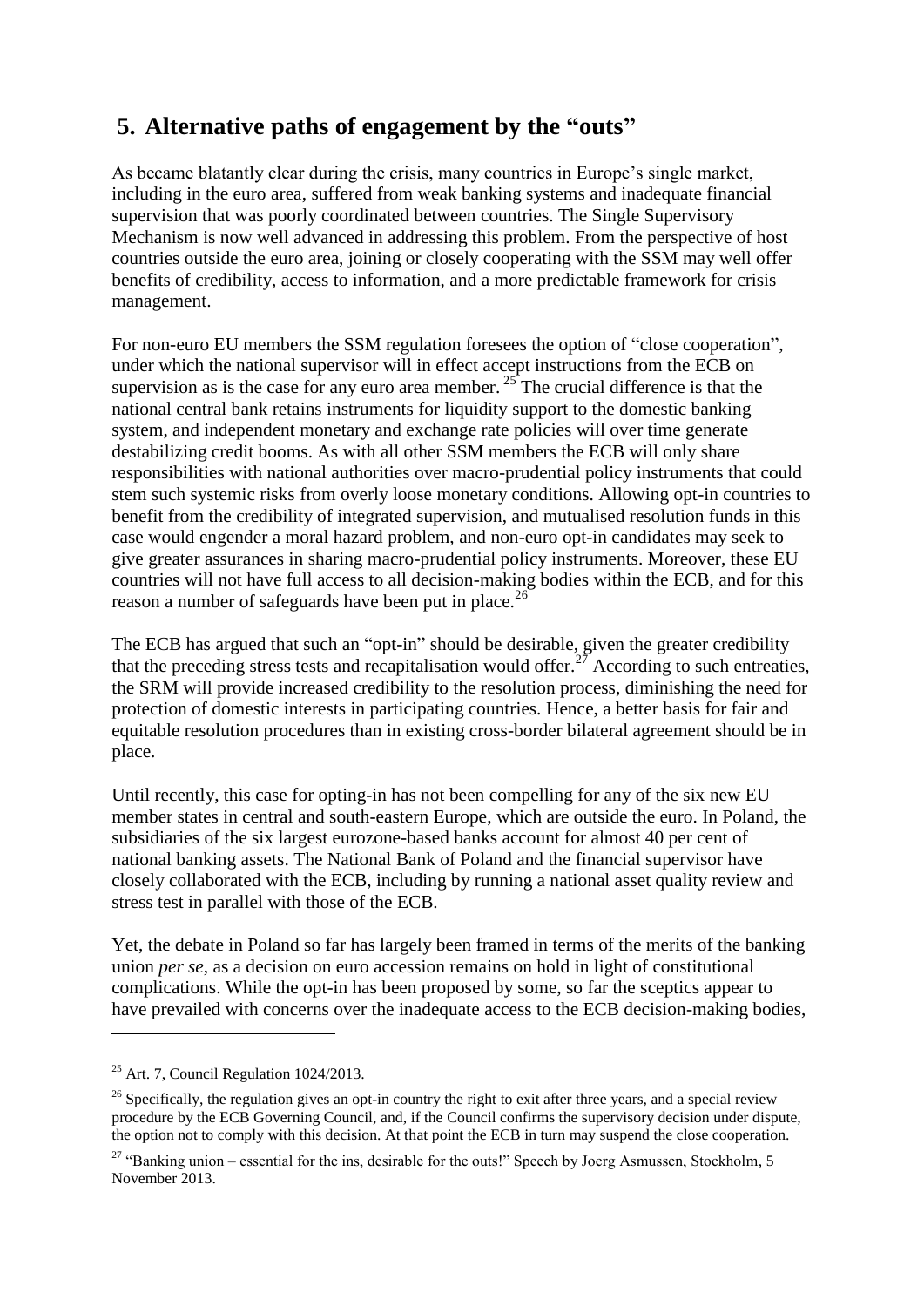and to euro area liquidity facilities. By contrast, Romania in May 2014 announced a timeline for euro accession and highlighted the benefits of banking union membership for its local financial system. With three-quarters of local banking sector assets in the hands of eurozonebased financial institutions, Governor Isarescu pointed out that local supervision no longer seemed sensible, and that coordination with the home supervisors and the SSM would become increasingly complicated. Most recently, the crisis around a number of large banks in Bulgaria also appears to have shifted the debate in that country.

For non-EU countries in the eurozone's immediate periphery clearly the options for cooperation are more limited, though the interests in close collaboration may be equally strong. In Serbia, for instance, six of the eight largest banks are from the eurozone and in total control nearly half of local banking sector assets. For countries outside the European Union credibility and confidentiality of the supervisory bodies may well be in doubt, and access to EU core supervisory colleges is not automatic. Yet there are clearly options to accelerate the convergence with EBA norms.

The SSM regulation offers no additional opening for cooperation with authorities in markets outside the European Union. The ECB may conclude administrative arrangements with these bodies, though no legal obligations shall arise. For some host countries, notably those in Latin America, the cooperation with home supervisors in Europe seems to have worked well, building on mutual trust, well-functioning information flows and a clear division of responsibilities. This well-established cooperation can continue, but in parallel new relations with the ECB as the single supervisor will have to be established. Non-EU host countries seeking close cooperation with the ECB may be well-advised to reduce non-performing assets in their banking systems, for instance by running exercises similar to the ECB's AQRs and the stress tests. Such exercises are likely to become more regular, and methodologies are increasingly standardised. Most countries should be able to obtain assistance from international institutions such as the IMF, or even from the ECB itself.

A country such as Mexico, where two Spanish banks control a third of banking sector assets, will be keen to maintain as close a level of access in information sharing as has been the case to date with its counterparts in the Bank of Spain. Nevertheless, it is likely that the present trends towards more decentralised liquidity and capital management within Spanish bank subsidiaries will continue, and with it the establishment of commensurately assertive local regulations and resolution powers. Elsewhere, host countries have experienced complicated relations with individual eurozone home supervisors and will consider a single supervisor and a single resolution authority a great simplification.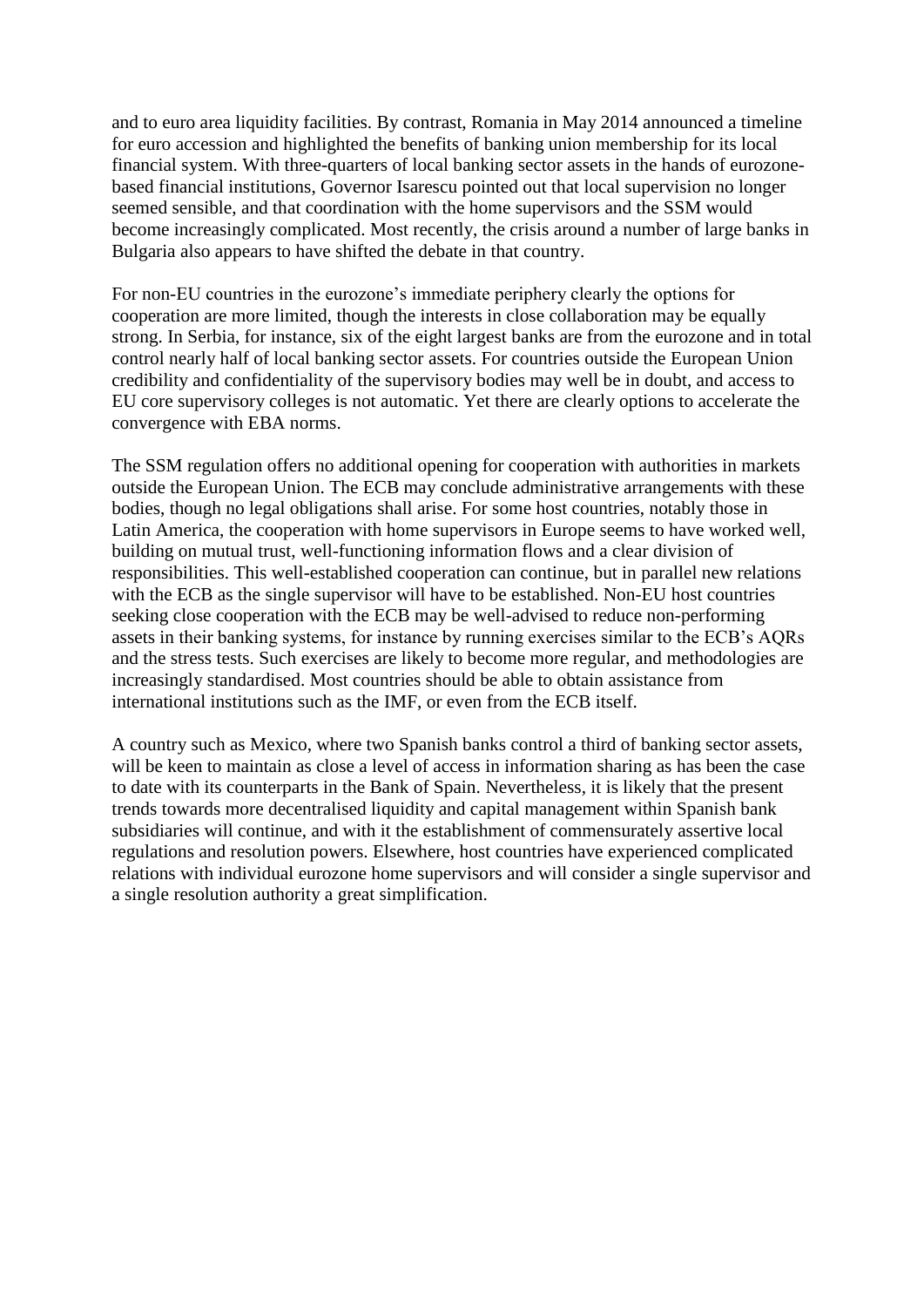# **6. Adapting banking union institutions to preserve financial integration**

The SSM and SRM represent essential progress in breaking the link between bank and sovereign debt distress within the eurozone. Institutional integration is about to catch up with the extent of financial integration that has been achieved.

Yet clearly there is a risk of a two-speed integration and of an ultimate division of the European Union's single market. The EBA's single rule book of supervision and the resolution procedures in the BRRD offer some degree of uniformity across the single market, though it is hard to imagine that interests of eurozone countries and of the institutions they will run within the ECB and for the SRM would not ultimately dominate.

As suggested in Schoenmaker's (2011) financial trilemma, opting to preserve integration and benefiting from the greater stability offered through the common institutions and the resolution funds will clearly imply a loss of sovereignty. EU governments, both inside the eurozone and outside it, have recently demonstrated a greater proclivity to favouring their national interests in terms of the regulation, taxation and governance requirements imposed on banks**.** Few will be ready to embrace standards set within the ECB, where access to governance mechanisms will remain imperfect.

Arguably, it is in the interests of the eurozone countries and the ECB itself to make the opt-in of other EU countries into the banking union as attractive as possible, but for important new EU member countries such as Poland or Hungary, let alone for Sweden, euro accession remains on hold for the foreseeable future. A first step could be to capitalise on the ongoing asset quality reviews and stress tests. This process will initiate a more rapid NPL recognition, balance sheet clean-up and adequate capitalisation of euro area banks and their subsidiaries. The ECB is committed to a high level of transparency once results are available, though only within the euro area. Non-euro EU members could be encouraged to disclose the results of systemic banks under the supervision of the SSM, and run their own broader stress tests along similar methodologies.

A key issue of contention has also been the provision of euro liquidity, which emerged as a key vulnerability for several central European countries in 2010. Unlike within the remit of the ECB's refinancing instruments, non-euro countries will have to provide liquidity through their national central banks, including in euros. However, additional benefits that replicate the privileges of eurozone members, such as liquidity facilities in the form of foreign exchange swap lines, could again be considered. $^{28}$ 

The gradual build-up of resolution funds within EU countries as set out in the BRRD, and the ultimate limited mutualisation and conditional back-up through the ESM for SSM members, offers better protection in crisis situations for host countries, both within and outside the European Union. At the same time, the procedures within the SRM could be perceived as cumbersome and hard to decipher. This may complicate crisis management relative to the more informal but predictable relations with individual EU home authorities. Discretion by resolution authorities could give rise to perceptions of differential treatment of creditors and

 $28$  See the proposals in Berglof et al. (2012).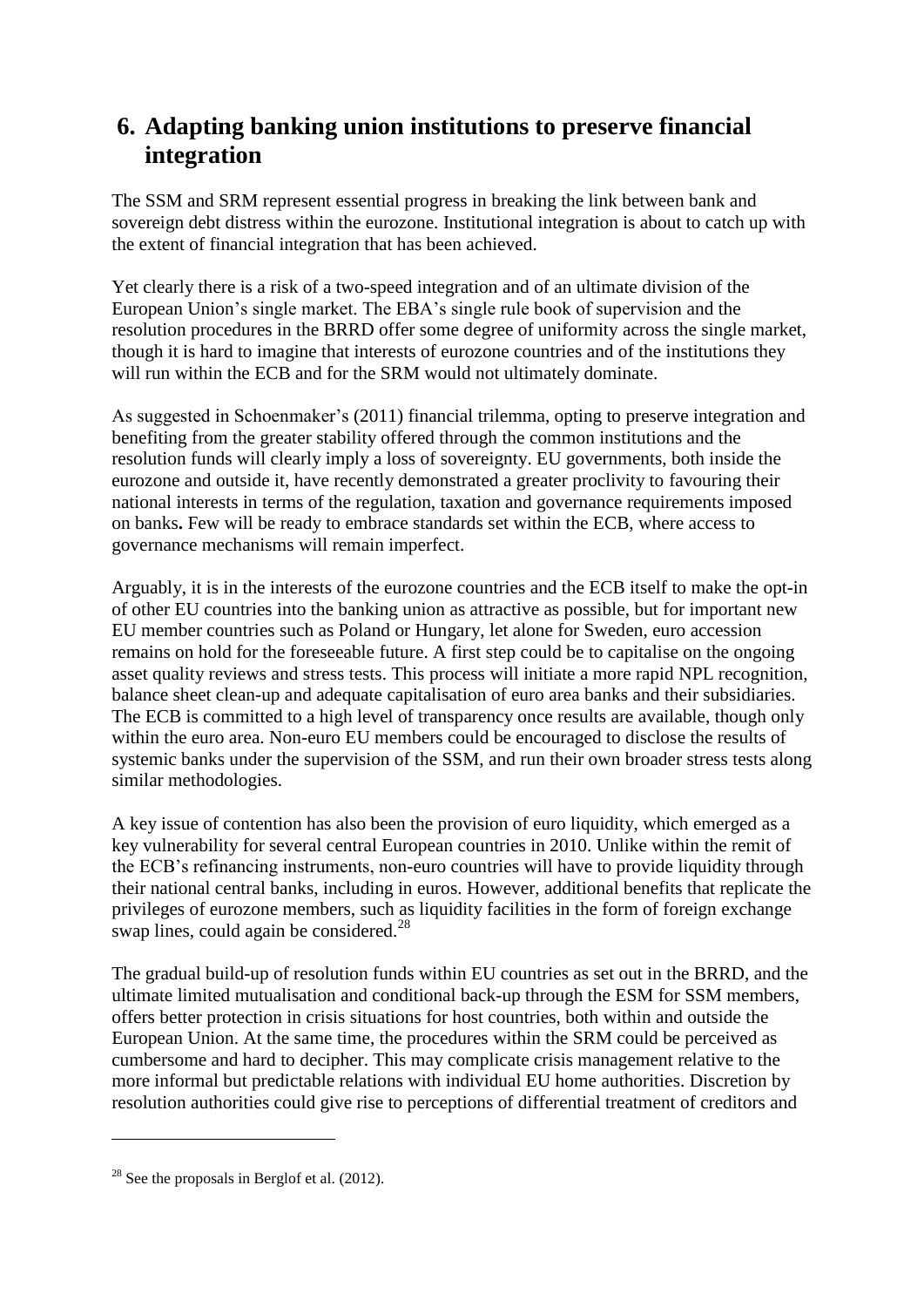destabilising cross-border fund flows. The list of liabilities potentially subject to bail-in and the conditions for host country discretion should be further clarified.

As for non-EU host countries, eurozone banks have an extensive, and in many cases systemic, role in a number of emerging markets. Arguably, preserving close integration with these markets is in the ECB's own financial stability mandate. The present stabilisation in eurozone growth prospects and the revival of debt markets in its periphery have mitigated potential contagion risks from eurozone-based parent banks to their emerging market subsidiaries. The prospect of a credible asset quality review, stress tests and more adequate capitalisation is likely to stem further external deleveraging pressures. At the same time, the establishment of the banking union will complicate information exchange between non-EU hosts and the ECB as the new principal home supervisor. For the time being, bank resolution scenarios have become less predictable, and the ECB will have to contend with key emerging market hosts setting up their own parallel procedures and safeguards.

Cooperation with other supervisors will be most effective when agencies share the same principles and have the same or largely similar institutional frameworks. Following a confidentiality agreement with the EBA it should be possible to maintain access to supervision procedures on a level close to that enjoyed to date with individual EU countries. To this end, the ECB's existing technical assistance programmes could be expanded to facilitate an upgrade of central bank capacity, perhaps supported by the EBA for the relevant areas. In the immediate EU neighbourhood the focus could be on countries with the status of EU accession candidates, as for instance in the case of Serbia.

For a small number of large emerging markets outside the European Union there is a trend towards stronger local supervision as defined by independent resolution scenarios. Where information sharing with the SSM and participation in colleges remains unclear, regulatory ring-fencing within host countries is inevitable and will need to be taken into account in the ECB's own supervision and resolution planning. More cooperative strategies should be defined in bank-specific recovery and resolution plans. The plans now being designed for SIFIs, the largest and most complex institutions, could provide an important illustration of the complexities inherent in these scenarios.